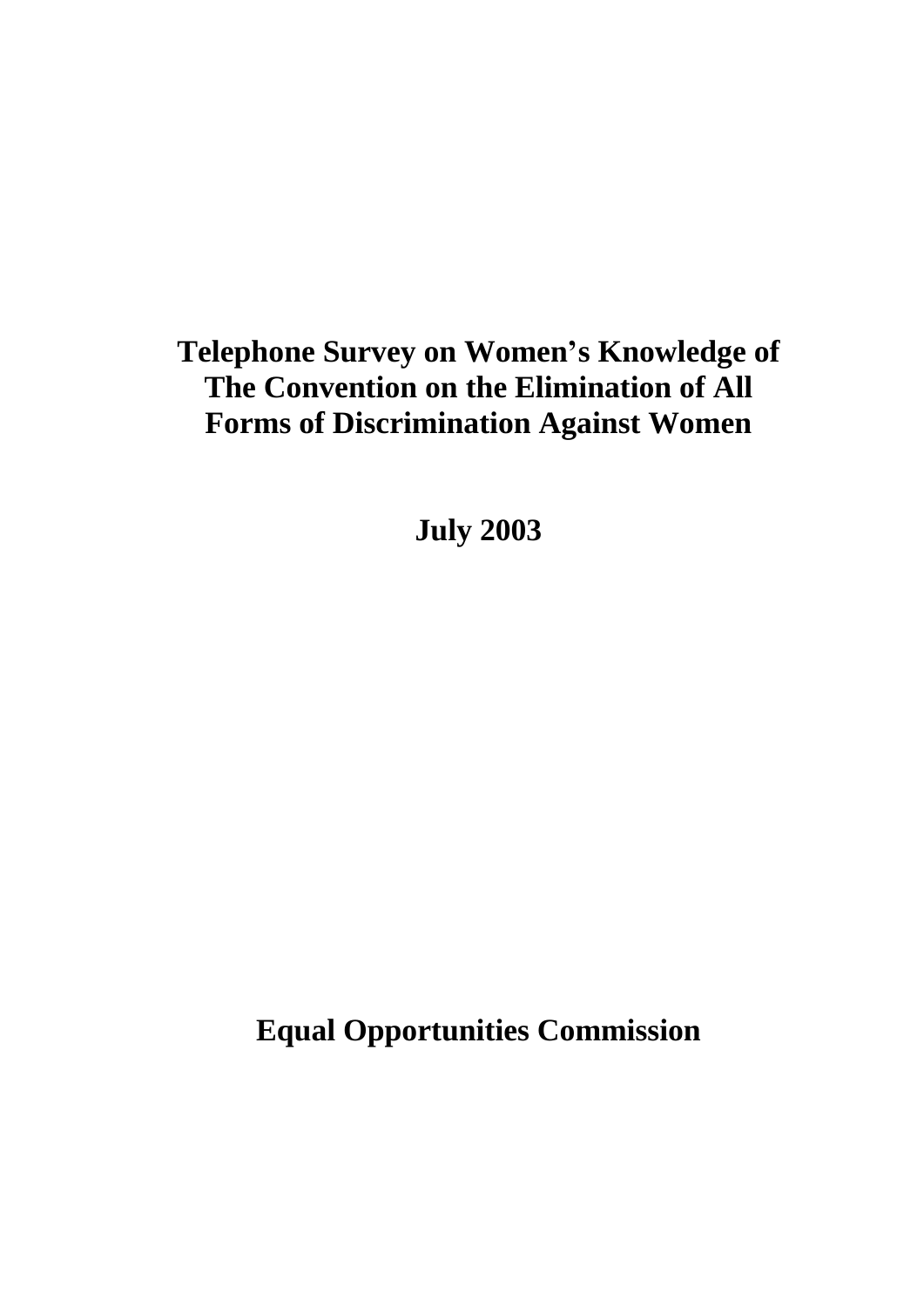## **Table of Contents**

| Questionnaire |  |
|---------------|--|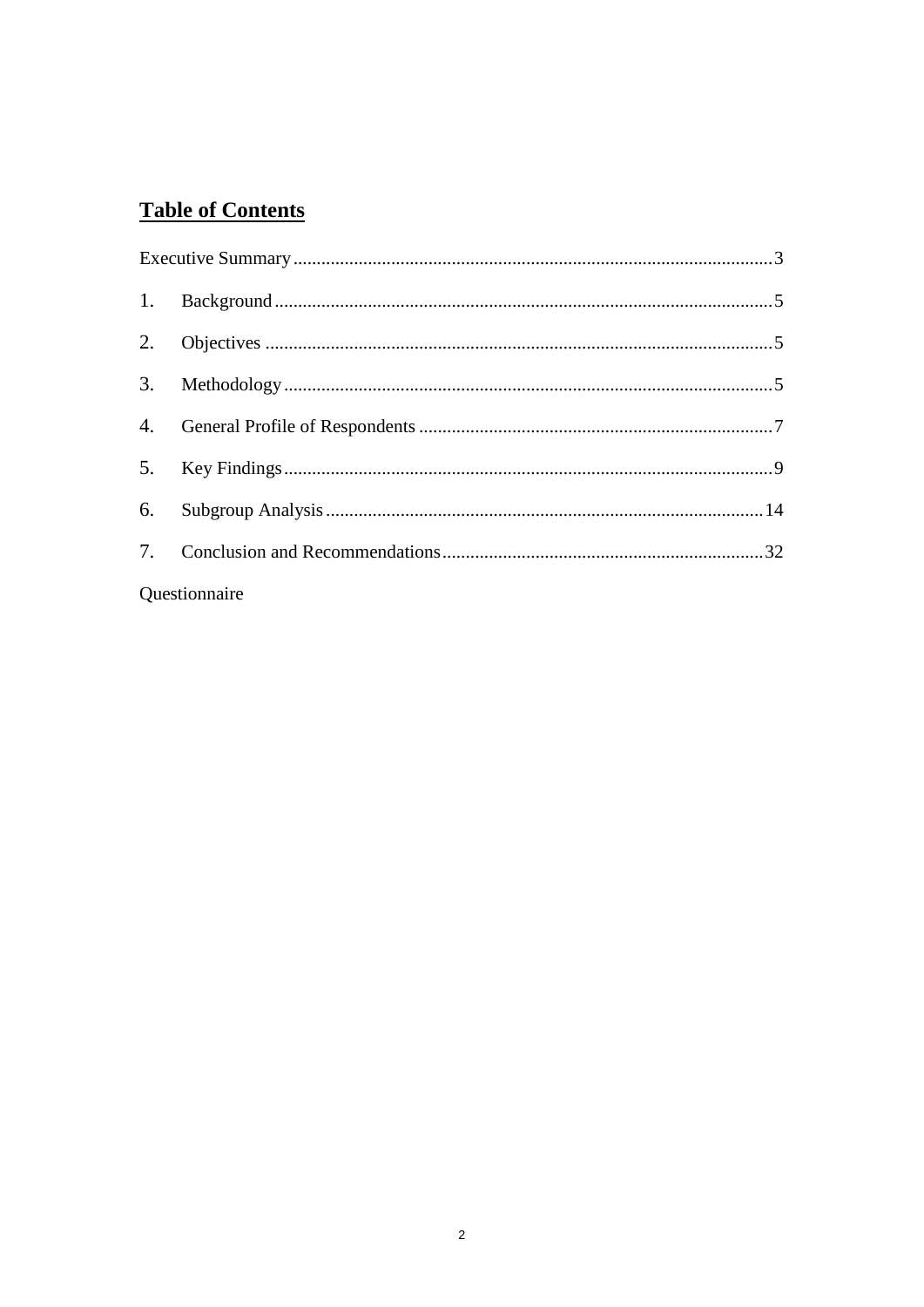### <span id="page-2-0"></span>**Executive Summary**

#### **Findings**

- 1. The general awareness level of the Convention on the Elimination of All Forms of Discrimination Against Women (CEDAW) was low – 67% of respondents had not heard of CEDAW when given only its title and no other description.
- 2. Amongst 33% of respondents who were aware of CEDAW when given only its title, those with the following demographic characteristics were more aware of CEDAW before being given its proper title and description:
	- Tertiary educational level (47%)
	- $-$  Students (44%)
	- $-$  Single (40%)
	- $-$  Aged 15-29 (39%)
- 3. Of respondents who were aware of CEDAW after being given its title and a description, 58% did not know or were unsure that CEDAW had been extended to Hong Kong. Sub-group analysis found that more respondents with the following demographic characteristics did not know or were unsure:
	- Monthly personal income of less than \$5,000 (78%)
	- Primary educational level or below (68%)
	- $-$  Aged 40 or above (66% for aged 40-49; 65% for aged 50-64)
	- Homemakers (60%)
- 4. More than half the respondents (56%) considered CEDAW to be very or quite relevant to them. More respondents who had heard of an international women's convention before being given its title and description considered CEDAW to be relevant to them (68%). Even among respondents who were unaware of CEDAW, a significant proportion considered it to be relevant to them (47%).
- 5. In each sub-group, a large percentage of respondents considered CEDAW to be relevant to them. In particular, respondents with the following demographic characteristics were more significantly represented:
	- Managers, administrators and professionals (69%)
	- Tertiary educational level (63%)
	- $-$  Single (63%)
	- $-$  Aged 20-29 (63%)
	- $-$  Students (57%)
- 6. A significant number of respondents (58%) wished to be consulted on how to implement CEDAW in Hong Kong. More respondents who had heard of an international women's convention before being given its title and description wished to be consulted on its implementation (67%). However, even among respondents who were unaware of CEDAW, a significant proportion wished to be consulted on its implementation (53%).
- 7. In each sub-group, a large percentage of respondents wished to be consulted on the implementation of CEDAW. In particular, respondents with the following demographic characteristics were more significantly represented: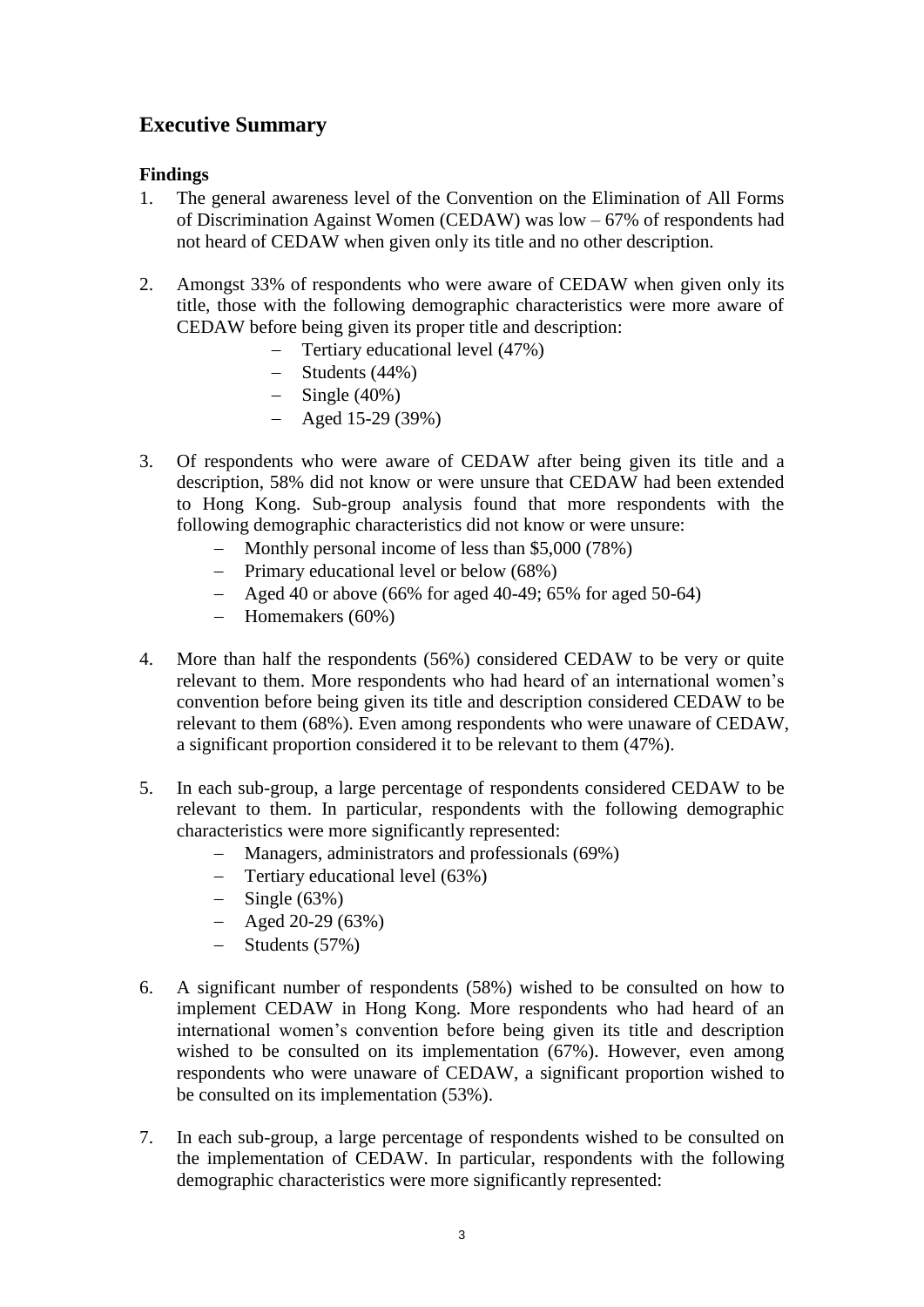- Monthly personal income of \$15,000 or above (76%)
- Managers, administrators and professionals (74%)
- Associate professionals (71%)
- Tertiary educational level (71%)
- $-$  Aged 30-39 (68%)
- Married, separated, divorced or widowed with youngest child at age 12 or below (64%)
- $-$  Monthly household income of \$25,000 or above (64%)
- $-$  Students (60%)
- 8. When asked for their top three current concerns as women, respondents cited the following the most: career, family, children, Hong Kong society, own health and own studies. Irrespective of the different awareness levels of CEDAW, the top three concerns for each sub-group were almost identical to the overall response.
- 9. More than two-thirds of respondents (71%) either did not know or did not think the Government had formulated policies or measures to promote the status of women in the last six year. Sub group analysis found that a higher percentage of homemakers (74%) did not think the Government had such policies or measures.

#### **Recommendations**

- 10. To increase the awareness level of CEDAW amongst women in Hong Kong, the Government should adopt systematic and structured approaches to promote CEDAW. For example, the Government should identify areas where more promotion should be targeted; identify issues where more consultation should be conducted as well as to explore other appropriate consultation mechanisms.
- 11. The Government should provide more information, such as sex-disaggregated data and periodic progress reports, on the implementation of CEDAW, to increase public understanding of the status of women in Hong Kong and to facilitate women's participation in meaningful dialogues with policy-makers. Progress reports on the implementation of CEDAW should be provided to the wider public on an annual basis.
- 12. The Government should comprehensively review its work on women to assess whether women's needs and concerns are being adequately met and addressed, and to pursue gender-related policies and measures that help promote the status of women in Hong Kong.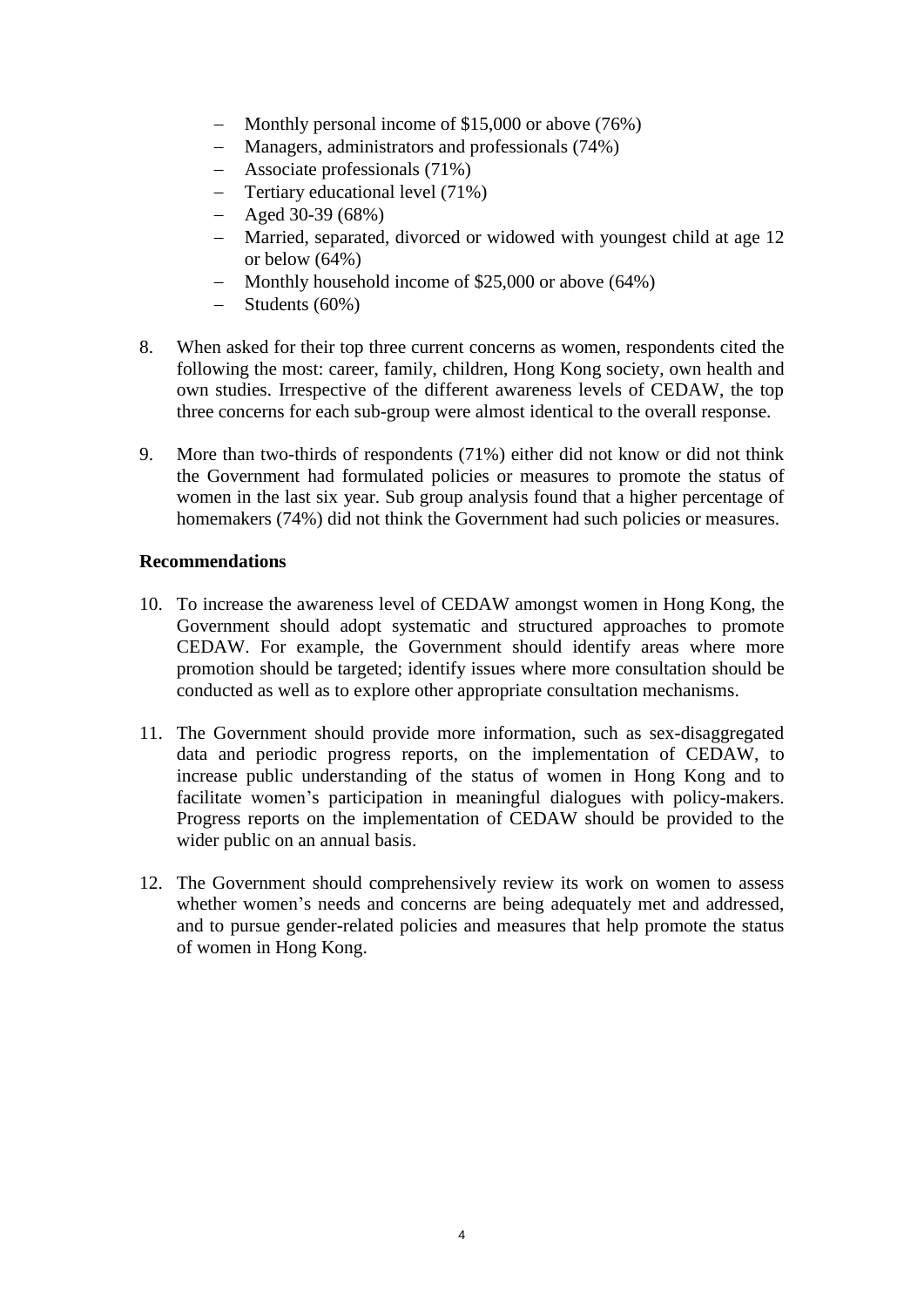### <span id="page-4-0"></span>**1. Background**

- 1.1 In December 2002, the Equal Opportunities Commission (EOC) commissioned Oracle Market Research to conduct a telephone survey on Hong Kong women's awareness level of the Convention on the Elimination of All Forms of Discrimination Against Women (CEDAW).
- 1.2 Extended to Hong Kong in October 1996, CEDAW is an international treaty on women's rights that seeks the advancement of women and establishes rights for women in areas not previously subject to international standards.

### <span id="page-4-1"></span>**2. Objectives**

- 2.1 The objectives of the survey were:
	- a) to assess the extent of women's knowledge of CEDAW; and
	- b) to gauge respondents' key concerns as women.

### <span id="page-4-2"></span>**3. Methodology**

Target Respondents

3.1 Female individuals in Hong Kong aged 15 to 64.

#### Data Collection Method

- 3.2 Data were collected through telephone interviews using a structured questionnaire.
- 3.3 A pilot study was conducted before the actual survey to test the practicability of the questionnaire. The questionnaire is annexed to this report.

#### Sampling Method

- 3.4 A random sample of telephone numbers was drawn from the Residential Telephone Directory 2001 published by Pacific Century CyberWorks (PCCW) and telephone calls were made to the selected households. A female individual aged 15 to 64 (excluding domestic helper) was selected from each of these households for interview.
- 3.5 To avoid the sample being skewed, quota control was employed on the age profile of respondents to ensure that the number of successful interviews achieved in each pre-defined age group was proportional to the population distribution.

#### Quality Control

3.6 Measures, such as intensive training, debriefing sessions, and close monitoring by supervisors, were taken to ensure that the survey results were of high quality.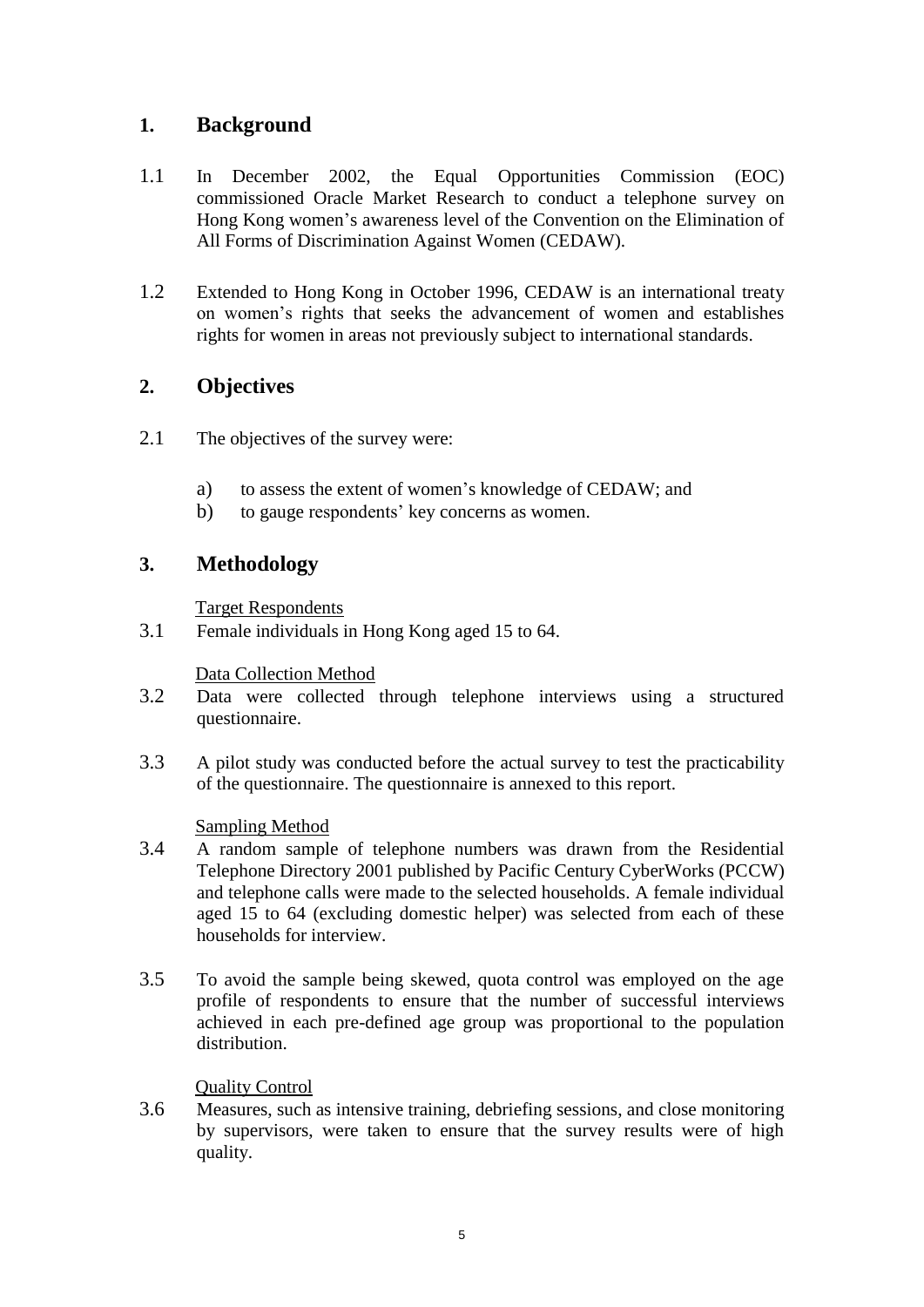3.7 About 20% of the completed questionnaires were verified by independent checkers through telephone contact with respondents. Any completed questionnaires that were in doubt were discarded and followed by replacement interviews.

Results of Enumeration

3.8 Fieldwork was conducted between 10 to 23 December 2002. A total of 1,528 female individuals aged 15 to 64 were successfully interviewed, representing a response rate of 41.1%. Details of the enumeration results are as follows:

| a. | Total number of telephone numbers drawn | 10,040 |  |  |
|----|-----------------------------------------|--------|--|--|
| b. | Inaccessible cases $1$                  | 4,207  |  |  |
|    | Non-target cases <sup>2</sup>           | 2,111  |  |  |
|    | Unsuccessful cases <sup>3</sup>         | 2,194  |  |  |
| e. | Successful interviews                   | 1,528  |  |  |
|    | Response rate $[e/(d+e)]$               | 41.1%  |  |  |

#### **Table 1 – Enumeration Results**

*<sup>1</sup> Comprised: invalid telephone numbers (e.g. continuous dialling tone, dead line, telephone block requiring private access code, fax line, non-residential number); unable to communicate with respondent; unable to contact household upon three call attempts at different times on different days.*

*<sup>2</sup> Comprised: households with no eligible respondents; households with eligible respondents but assigned quota was full.*

*<sup>3</sup> Comprised: households contacted but unable to contact the respondents; refusals.*

3.9 This sample size produced statistically reliable data at 95% significance level.

Data Analysis

- 3.10 Data collected in the survey have been weighted to arrive at estimations, which represent the overall profile of female individuals aged 15 to 64 in Hong Kong.
- 3.11 Significance test was performed where appropriate to examine the significance of differences among subgroups. Subgroup differences highlighted in this report are statistically significant at 95% confidence interval.

#### Rounding of Figures

3.12 Figures presented in the tables in this report have been rounded up and may not add up to exact totals.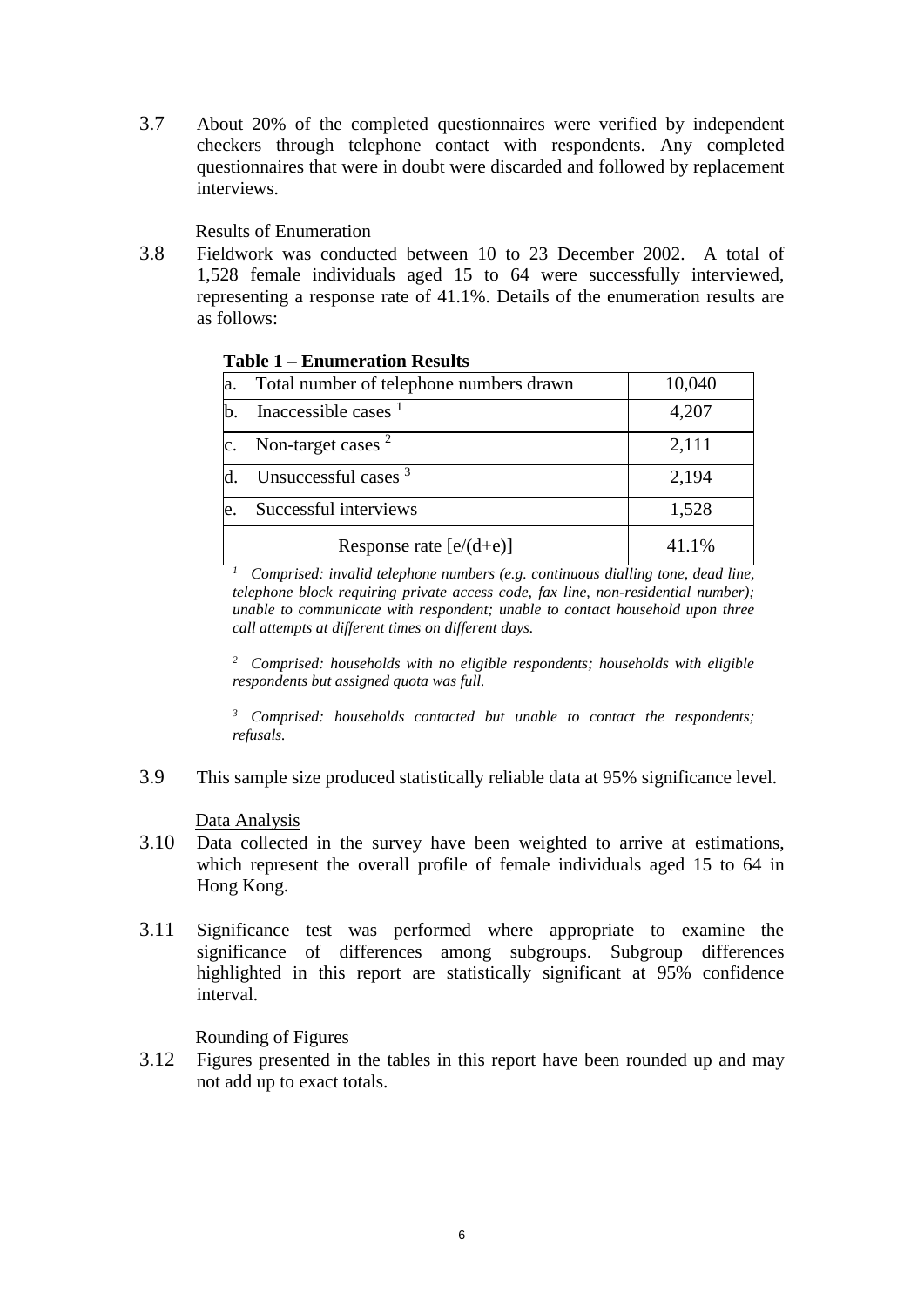### <span id="page-6-0"></span>**4. General Profile of Respondents**

- 4.1 Table 2 provides a general profile of respondents by socio-economic characteristics.
- 4.2 In summary:
	- 30% of respondents were single.
	- Amongst the 70% respondents who were married, separated, divorced or widowed, the majority (about 90%) had children.
	- 61% of respondents had attained secondary educational level.
	- 47% of respondents were working persons, mainly employed as associated professionals, clerks or secretaries. Nearly half (47%) of these respondents earned less than HK\$10,000 a month.
	- The biggest economically inactive group was homemakers (38%), followed by students (11%).
	- 43% of respondents lived in private housing while 37% in pubic housing.
	- More than half (53%) of the respondents' monthly household income were less than HK\$20,000.

| <u>Age</u>                                      |     |
|-------------------------------------------------|-----|
| $15-19$                                         | 8%  |
| $20-29$                                         | 20% |
| 30-39                                           | 28% |
| 40-49                                           | 25% |
| 50-64                                           | 19% |
| <b>Marital status and Age of Youngest Child</b> |     |
| Single                                          | 30% |
| Married, separated, divorced or widowed         |     |
| no children                                     | 5%  |
| youngest child aged 12 or less                  | 34% |
| youngest child aged 13 - 17                     | 9%  |
| youngest child aged 18 or over                  | 21% |
| <b>Educational level</b>                        |     |
| Primary or below                                | 21% |
| Secondary                                       | 61% |
| Tertiary                                        | 18% |

**Table 2 – Respondents' profile**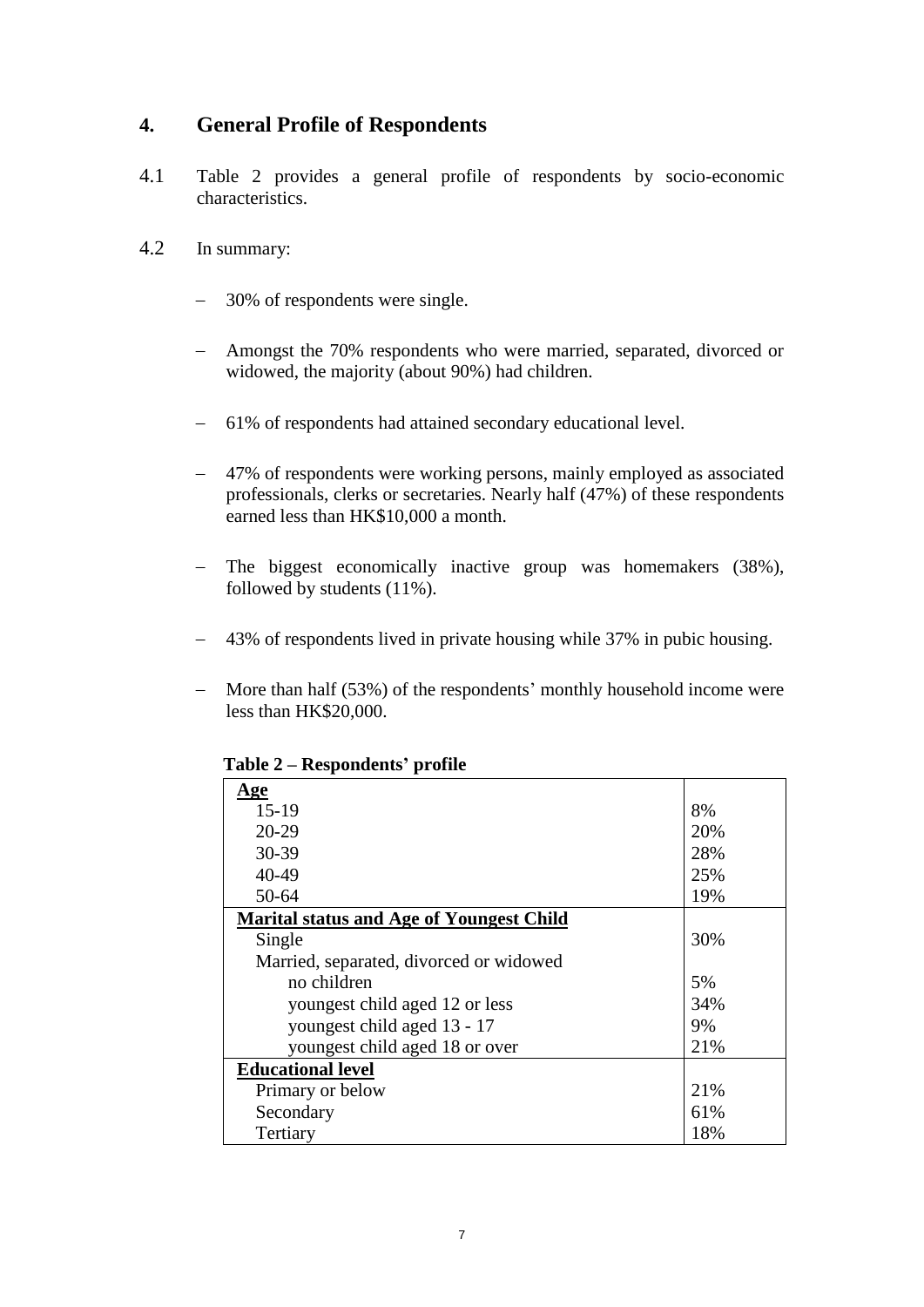| <b>Economic activity status/ occupation</b>           |     |     |
|-------------------------------------------------------|-----|-----|
| Employed                                              |     | 47% |
| Corporate Director/Managers/                          | 5%  |     |
| Professionals/Traders/Proprietors                     |     |     |
|                                                       |     |     |
| Associate professionals/ Clerks/                      | 27% |     |
| Secretaries                                           |     |     |
|                                                       |     |     |
| <b>Service Workers/ Sales Workers</b>                 | 7%  |     |
|                                                       |     |     |
| Decoration or Handcraft or Factory                    | 8%  |     |
| Workers/ Plant & Machine Operators                    |     |     |
| or Assemblers/Drivers/Elementary                      |     |     |
| Occupations                                           |     |     |
|                                                       |     |     |
| Unemployed                                            |     | 4%  |
| Homemakers                                            |     | 38% |
| <b>Students</b>                                       |     | 11% |
| <b>Housing type</b>                                   |     |     |
| <b>Public Housing</b>                                 |     | 37% |
| Home Ownership Scheme/ Sandwich Class                 |     | 17% |
| Private Housing                                       |     | 43% |
| Others                                                |     | 2%  |
| Not known (respondents declined to answer)            |     | 1%  |
| <b>Monthly personal income (working persons only)</b> |     |     |
| Less than 5K                                          |     | 13% |
| $5K - 8K$                                             |     | 20% |
| $8K - 10K$                                            |     | 14% |
| $10K - 15K$                                           |     | 23% |
| $15K - 20K$                                           |     | 11% |
| $20K - 30K$                                           |     | 10% |
| 30K or above                                          |     | 7%  |
| Not known (respondents declined to answer)            |     | 2%  |
| HK\$10,419<br>Median                                  |     |     |
| <b>Monthly household income</b>                       |     |     |
| Less than 8K                                          |     | 11% |
| $8K - 12.5K$                                          |     | 20% |
| $12.5K - 20K$                                         |     | 22% |
| $20K - 30K$                                           |     | 20% |
| $30K - 40K$                                           |     | 10% |
| $40K - 50K$                                           |     | 5%  |
| 50K or above                                          |     | 8%  |
| Not known (respondents did not know / declined to     |     | 4%  |
| answer)                                               |     |     |
| Median<br>HK\$18,064                                  |     |     |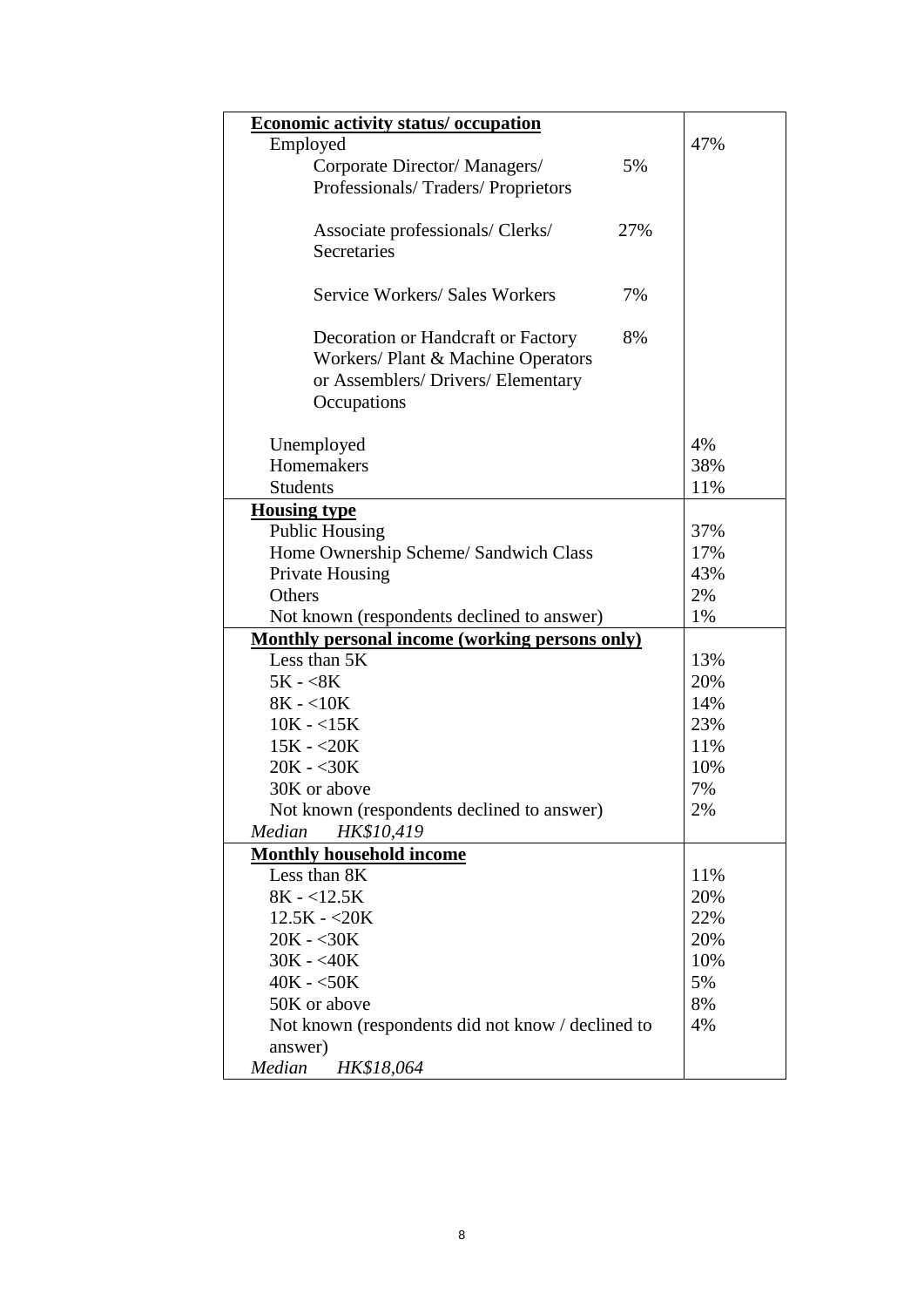### <span id="page-8-0"></span>**5. Key Findings**

5.1 Awareness and Knowledge of CEDAW

Awareness of CEDAW

a) Of all respondents, 67% were not aware of CEDAW when given only its title and no other description. (Figure 1)



Groups A, B and C represent the following respondents:

- Group A: Respondents who had heard of CEDAW when given only its title and no other description.
- Group B: Respondents who had heard of CEDAW when given both the title and a description of CEDAW.
- Group C: Respondents who had not heard of CEDAW when given both the title and a description of CEDAW.

Awareness of the Extension of CEDAW to Hong Kong

b) Of respondents who had heard of CEDAW (Groups A and B), 58% were not sure or did not know that CEDAW had been extended to Hong Kong. (Figure 2)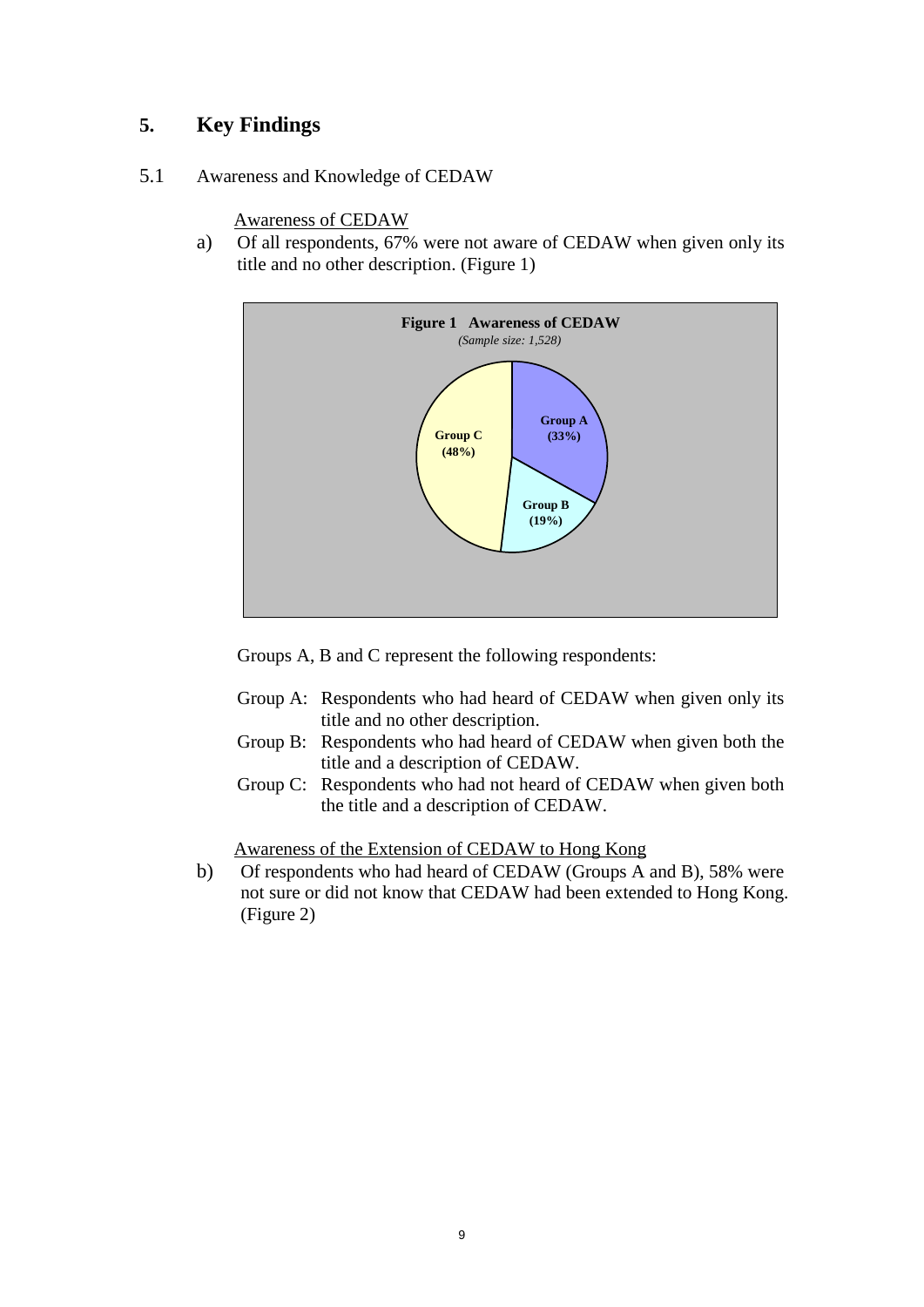

#### Relevance of CEDAW to Respondents

c) Of all respondents, 56% considered CEDAW to be very or quite relevant to them (Figure 3). 58% wanted to be consulted on how to implement it and only 4% did not wish to be consulted at all. (Figure 4)

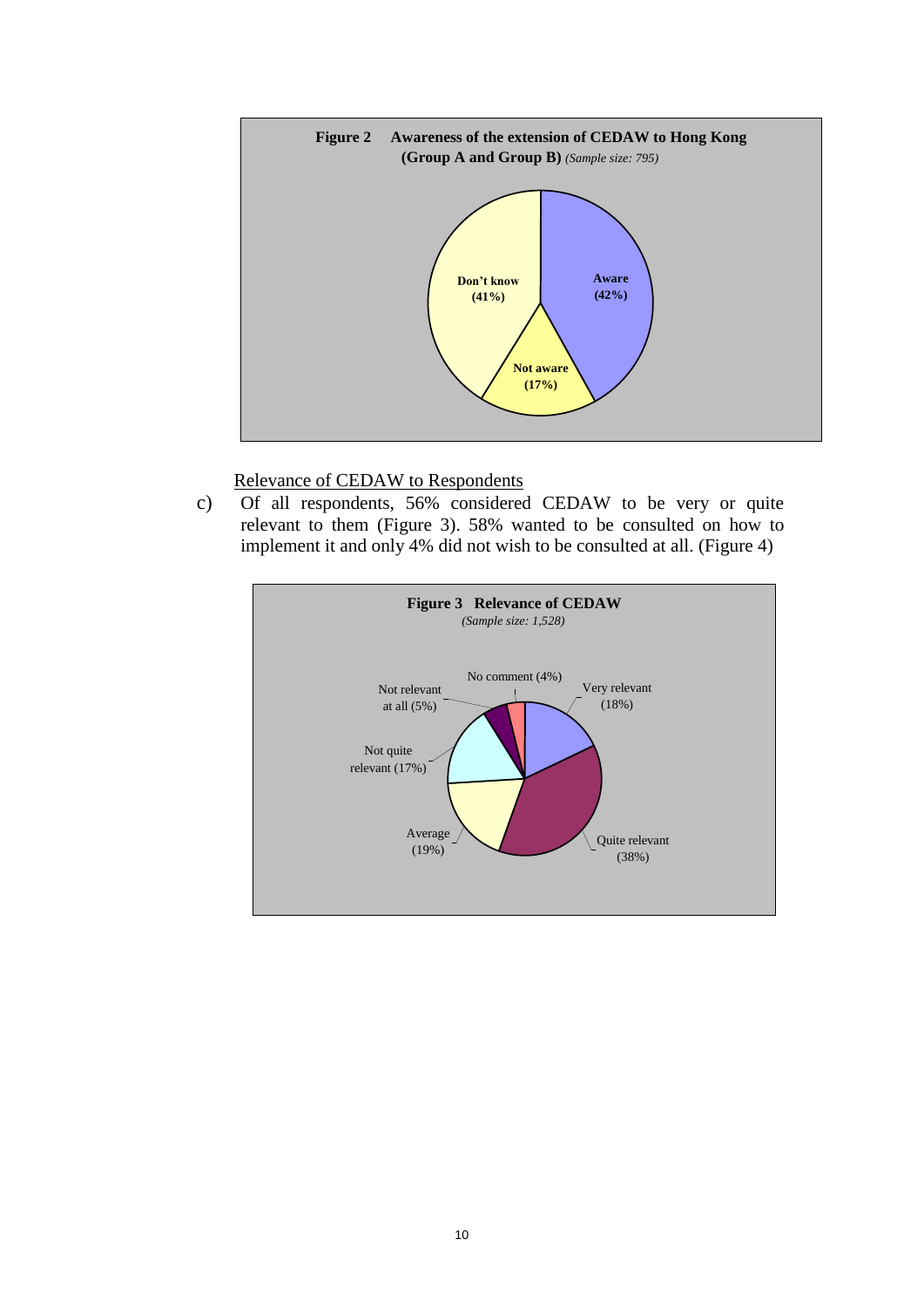

- d) More respondents from Group A considered CEDAW to be relevant to them (68% compared with overall 56%) and wished to be consulted on its implementation (67% compared with the overall 58%). (Tables 3  $\&$ 4)
- e) It is noteworthy that even among Group C respondents who were not aware of CEDAW, a significant proportion considered CEDAW to be relevant to them (47%) and wished to be consulted on its implementation  $(53\%)$ . (Tables 3 & 4)

|                     | <b>Overall</b> | <b>Group A</b> | <b>Group B</b> | Group C |
|---------------------|----------------|----------------|----------------|---------|
| Very relevant       | 18%            | 24%            | 15%            | 14%     |
| Quite relevant      | 38%            | 44%            | 39%            | 33%     |
| <b>Average</b>      | 19%            | 15%            | 22%            | 20%     |
| Not quite relevant  | 17%            | 13%            | 18%            | 20%     |
| Not relevant at all | 5%             | 3%             | 3%             | 7%      |
| No comment          | 4%             | $1\%$          | 3%             | 7%      |
| Sample size:        | (1,528)        | (500)          | (295)          | (733)   |

**Table 3 – Relevance of CEDAW**

#### **Table 4** – **Wish to be consulted on implementation of CEDAW**

|                      | <b>Overall</b> | <b>Group A</b> | <b>Group B</b> | Group C |
|----------------------|----------------|----------------|----------------|---------|
| Very much wish it    | 21%            | 26%            | 20%            | 19%     |
| <b>Quite wish it</b> | 37%            | 41%            | 41%            | 34%     |
| No preference        | 21%            | 17%            | 24%            | 23%     |
| Not quite wish it    | 12%            | 11%            | 8%             | 13%     |
| Not wish it at all   | 4%             | 3%             | 4%             | 6%      |
| No comment           | 4%             | 2%             | 3%             | 6%      |
| Sample size:         | (1, 528)       | (500)          | (295)          | (733)   |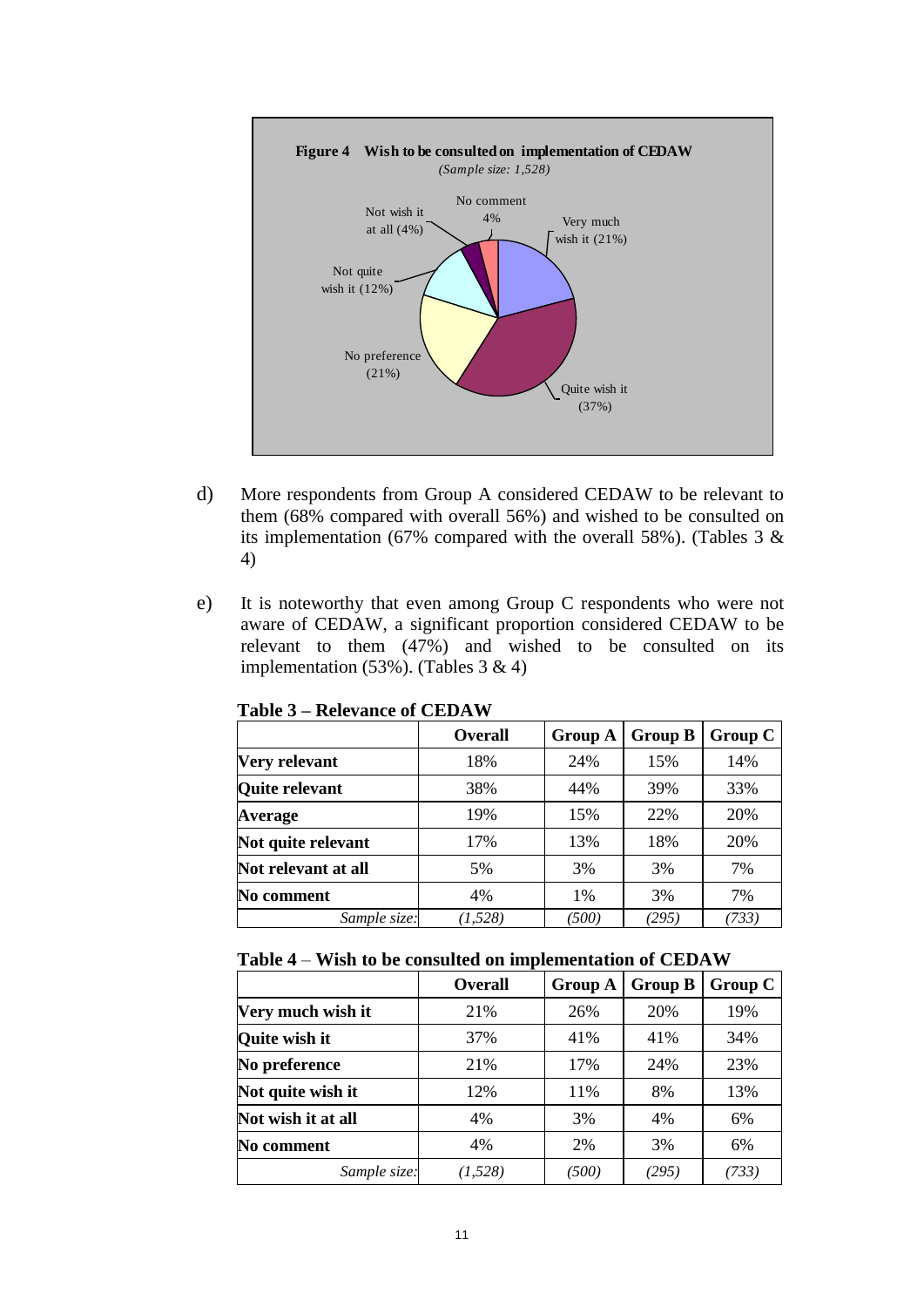#### 5.2 Key Concerns as Women

a) Respondents were asked to indicate their top three current concerns as women. Career, family, children, Hong Kong society, own health and own study were the concerns raised most by respondents. (Table 5)

| Major areas of concern                                                  | <b>Issues raised by respondents</b>           |
|-------------------------------------------------------------------------|-----------------------------------------------|
| Career<br>$(50\%)$                                                      | Job stability                                 |
|                                                                         | <b>Employment opportunities</b>               |
|                                                                         | Salary cut/ more difficult to earn money      |
|                                                                         | Work stress                                   |
|                                                                         | Career prospect                               |
| Family<br>(48%)                                                         | Family members' health                        |
|                                                                         | Relationship with family members              |
|                                                                         | Family members' job stability                 |
|                                                                         | Family members' financial status              |
| Children<br>(28%)                                                       | Children's studies                            |
|                                                                         | Children's conduct                            |
|                                                                         | Children's job stability                      |
| Hong Kong society                                                       | Not optimistic about economic growth          |
| (27%)                                                                   | Security might worsen                         |
|                                                                         | Loss of freedom and respect for human rights  |
|                                                                         | Poor education system                         |
|                                                                         | High medical fee                              |
|                                                                         | Property price which might affect standard of |
|                                                                         | living                                        |
|                                                                         | Whether Government could make life better     |
| Own health<br>(23%)                                                     |                                               |
| Own study<br>(7%)                                                       |                                               |
| Relationship with friends<br>(4%)                                       |                                               |
| Whether women's rights<br>were undermined by sex<br>discrimination (2%) |                                               |

**Table 5 – Key concerns as women**

*( ) denotes percentage of respondents who had raised the issue as one of their top three concerns.*

b) Top three concerns raised by respondents in Groups A, B and C were almost identical to the overall response. (Table 6)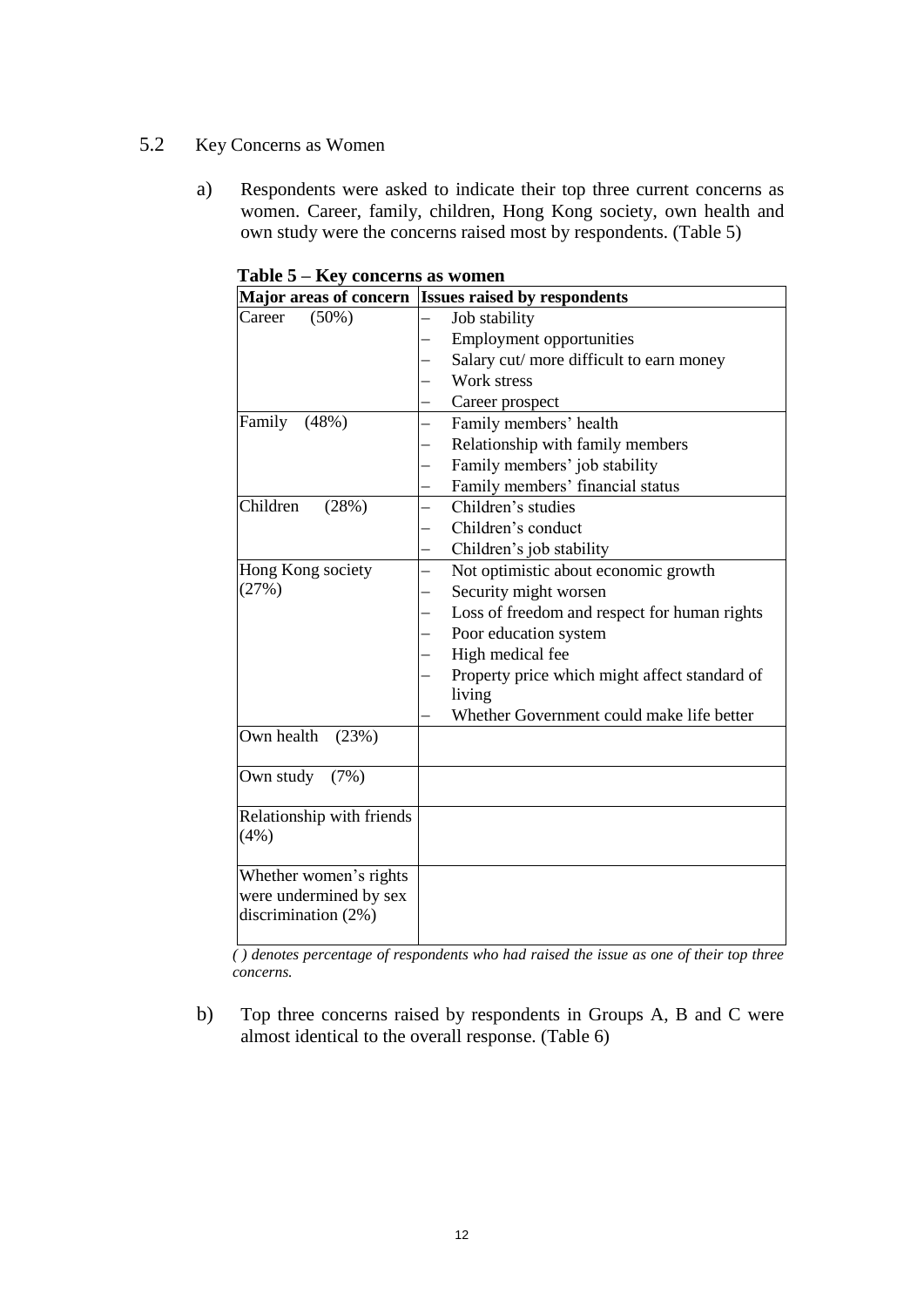|               | <b>Overall</b> | <b>Group A</b> | <b>Group B</b> | <b>Group C</b> |
|---------------|----------------|----------------|----------------|----------------|
| <b>First</b>  | Career         | Career         | Career         | Career         |
|               | $(50\%)$       | (49%)          | (51%)          | (50%)          |
| <b>Second</b> | Family         | Family         | Family         | Family         |
|               | (48%)          | $(46\%)$       | (49%)          | (48%)          |
| <b>Third</b>  | Children       | HK society     | Children       | Children       |
|               | (28%)          | (29%)          | (32%)          | (27%)          |

**Table 6 – Top three key concerns as women**

- 5.3 Government's Work on Promoting the Status of Women
	- a) 71% of respondents either did not know or thought the Government had not formulated policies or measures to promote the status of women in the last six years. (Figure 5).



b) Of the respondents who thought the Government had formulated policies or measures to promote the status of women in the last six years, a larger number of them were aware of CEDAW (Groups A and B). (Table 7)

| to promote the status of women in the last six years |                |                |                |         |
|------------------------------------------------------|----------------|----------------|----------------|---------|
|                                                      | <b>Overall</b> | <b>Group A</b> | <b>Group B</b> | Group C |
| Yes                                                  | 29%            | 35%            | 37%            | 21%     |
| No                                                   | 48%            | 47%            | 43%            | 51%     |
| Don't Know                                           | 23%            | 18%            | 20%            | 28%     |
| Sample size:                                         | (1, 528)       | (500)          | (295)          | 733)    |

**Table 7 – Whether Government had formulated policies/measures to promote the status of women in the last six years**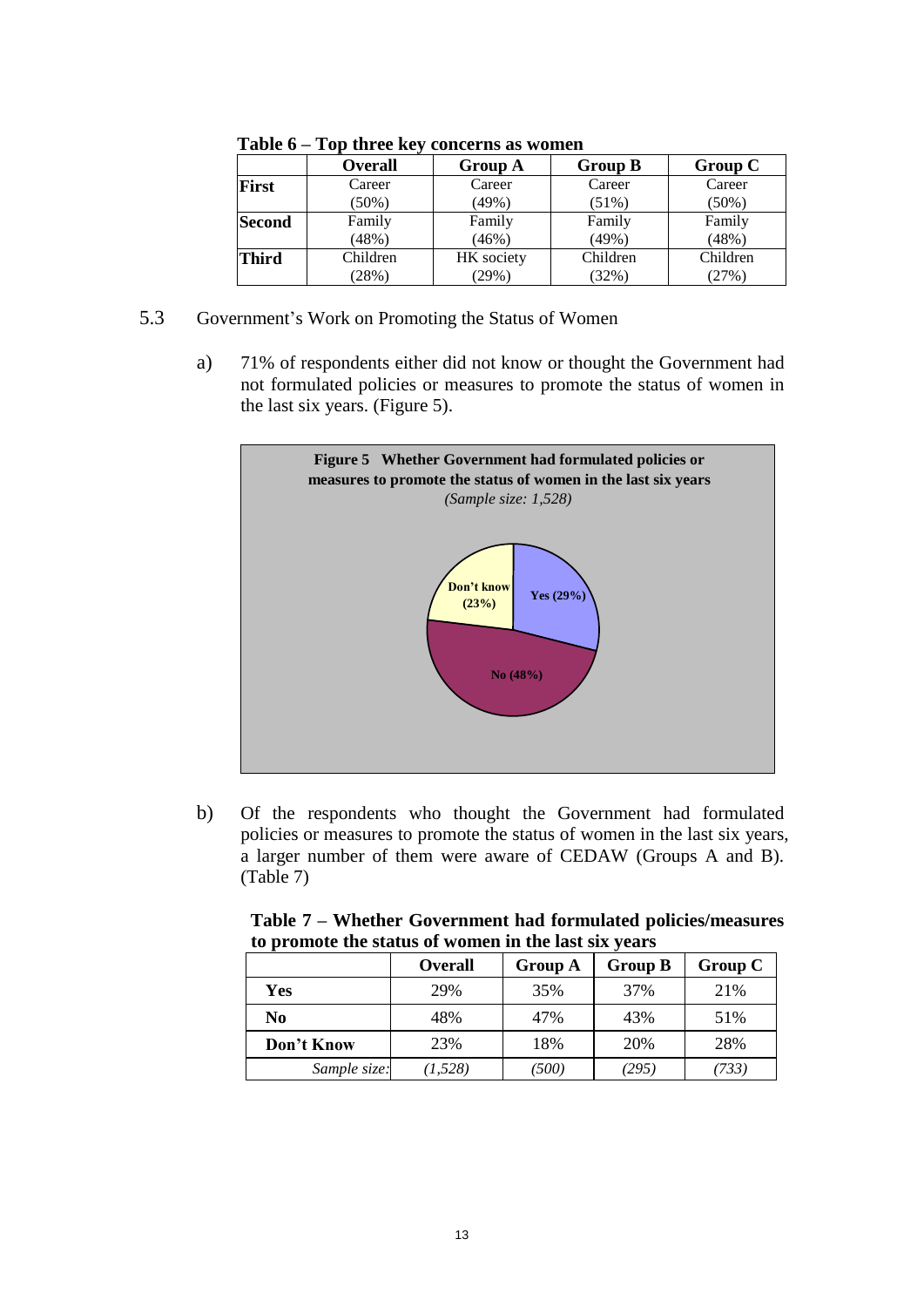### <span id="page-13-0"></span>**6. Subgroup Analysis**

#### 6.1 Homemakers

- a) Of all respondents, 38% (587) were homemakers.
- b) 73% of homemakers were not aware of CEDAW if no description were given (Groups B and C). For those who had heard of CEDAW (Groups A and B), 60% were not sure or did not know that CEDAW had been extended to Hong Kong. (Tables 8 & 9)

**Table 8 – (Homemakers) Percentage of respondents who were aware of CEDAW**

|              | <b>Overall</b> | <b>Homemakers</b> |
|--------------|----------------|-------------------|
| Group A      | 33%            | 27%               |
| Group B      | 19%            | 24%               |
| Group C      | 48%            | 49%               |
| Sample size: | (1,528)        | 587               |

| Table 9 – (Homemakers) Awareness of extension of CEDAW to |  |  |  |
|-----------------------------------------------------------|--|--|--|
| Hong Kong (Groups A and B)                                |  |  |  |

|              | <b>Overall</b> | <b>Homemakers</b> |
|--------------|----------------|-------------------|
| Yes          | 42%            | 40%               |
| No           | 17%            | 16%               |
| Don't know   | 41%            | 44%               |
| Sample size: | 795.           | (301)             |

c) Nearly half the homemakers (48%) considered CEDAW to be relevant to them (Table 10) and slightly more (55%) wished to be consulted on its implementation (Table 11).

|                     | <b>Overall</b> | <b>Homemakers</b> |
|---------------------|----------------|-------------------|
| Very relevant       | 18%            | 16%               |
| Quite relevant      | 38%            | 32%               |
| Average             | 19%            | 21%               |
| Not quite relevant  | 17%            | 19%               |
| Not relevant at all | 5%             | 5%                |
| No comment          | 4%             | 6%                |
| Sample size         | (1, 528)       | 587               |

**Table 10 – (Homemakers) Relevance of CEDAW**

| Table $11 - (Homemakers)$ Wish to be consulted on implementation |  |  |
|------------------------------------------------------------------|--|--|
| of CEDAW                                                         |  |  |

|                    | <b>Overall</b> | <b>Homemakers</b> |
|--------------------|----------------|-------------------|
| Very much wish it  | 21%            | 21%               |
| Quite wish it      | 37%            | 34%               |
| No preference      | 21%            | 23%               |
| Not quite wish it  | 12%            | 11%               |
| Not wish it at all | 4%             | 5%                |
| No comment         | 4%             | 6%                |
| Sample size        | (1, 528)       | 587               |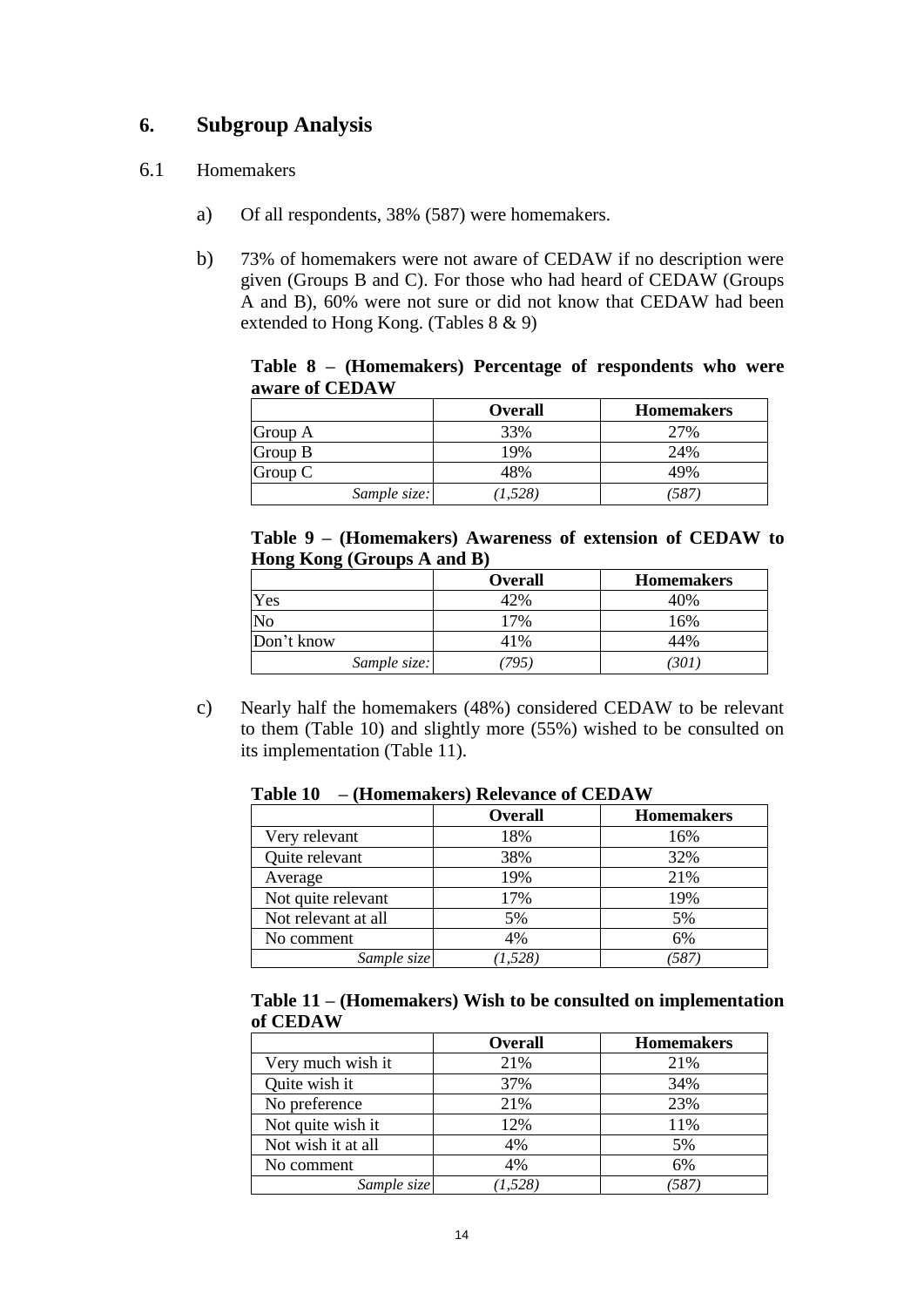d) Homemakers' top three concerns as women were:

| (i)  | Family $(56\%)$ :       | included concerns about family members'        |  |  |
|------|-------------------------|------------------------------------------------|--|--|
|      |                         | health, and their job stability and financial  |  |  |
|      |                         | status;                                        |  |  |
| (ii) | Children $(44\%)$ :     | included concerns about children's studies and |  |  |
|      |                         | their conduct; and                             |  |  |
|      | (iii) Career $(30\%)$ : | included concerns<br>employment<br>about       |  |  |
|      |                         | opportunities and salary cut.                  |  |  |

e) Most homemakers (74%) either did not know or thought the Government had not formulated policies or measures to promote the status of women in the last six years. Only 27% thought the Government had such policies or measures. (Table 12)

**Table 12 – (Homemakers) Whether Government had formulated policies/measures to promote the status of women in the last six years**

|             | <b>Overall</b> | <b>Homemakers</b> |
|-------------|----------------|-------------------|
| Yes         | 29%            | 27%               |
| No          | 48%            | 16%               |
| Don't know  | 23%            | 28%               |
| Sample size | 1.528)         | 587               |

#### 6.2 Students

- a) Of all respondents, 11% (165) were students.
- b) 56% of students were not aware of CEDAW if no description were given (Groups B and C). For those who had heard of CEDAW (Groups A and B), 42% were not sure or did not know that CEDAW had been extended to Hong Kong. (Tables 13 & 14))

**Table 13 – (Students) Percentage of respondents who were aware of CEDAW**

|              | <b>Overall</b> | <b>Students</b> |
|--------------|----------------|-----------------|
| Group A      | 33%            | 44%             |
| Group B      | 19%            | 14%             |
| Group C      | 48%            | 42%             |
| Sample size: | (1, 528)       | (165)           |

**Table 14 – (Students) Awareness of extension of CEDAW to Hong Kong (Groups A and B)**

|              | <b>Overall</b> | <b>Students</b> |
|--------------|----------------|-----------------|
| Yes          | 42%            | 58%             |
| No           | 7%             | 18%             |
| Don't know   | 41%            | 24%             |
| Sample size: | 795)           | (95)            |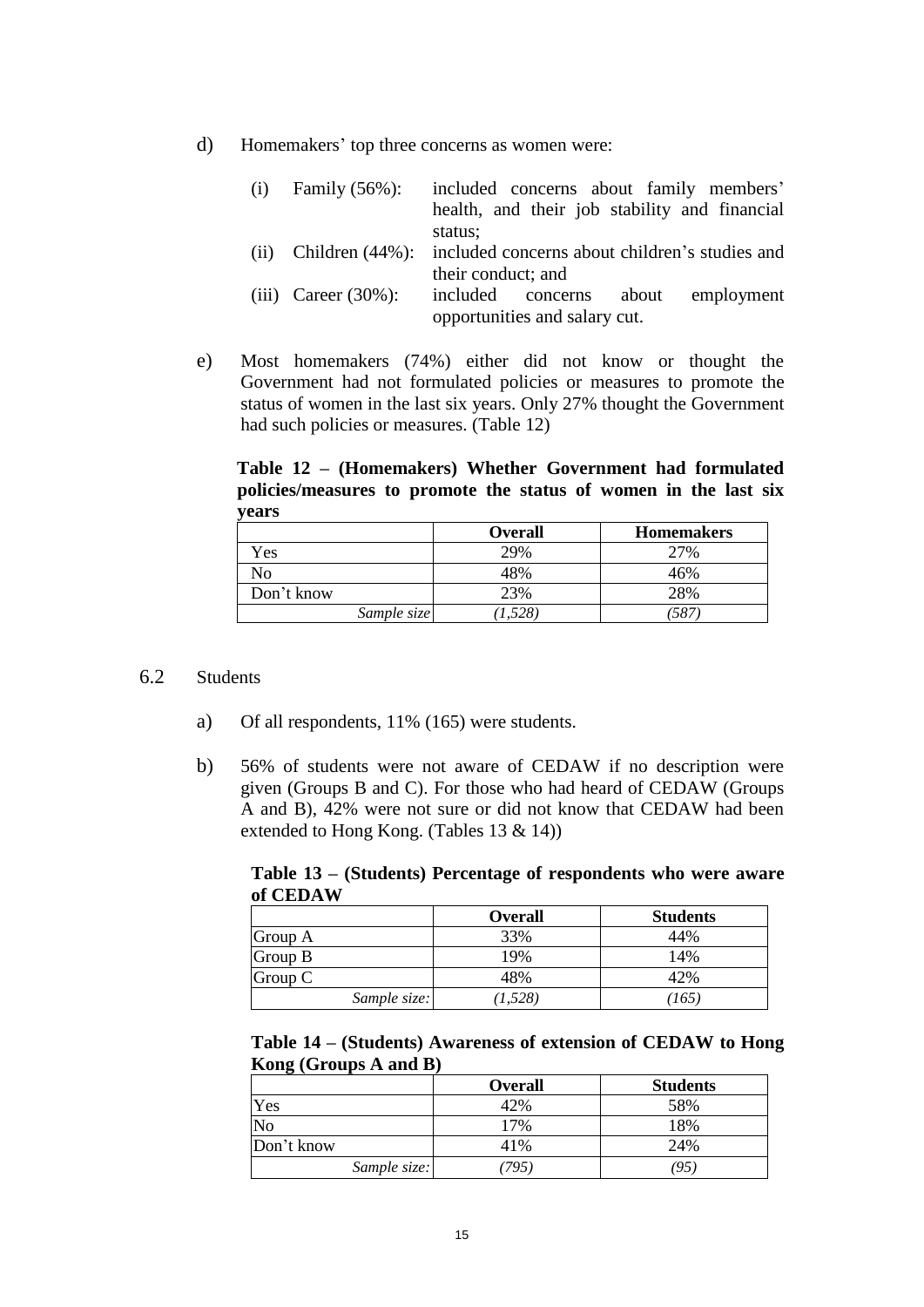c) More than half the students (57%) considered CEDAW to be relevant to them (Table 15) and slightly more (60%) wished to be consulted on its implementation. (Table 16)

|                     | <b>Overall</b> | <b>Students</b> |
|---------------------|----------------|-----------------|
| Very relevant       | 18%            | 15%             |
| Quite relevant      | 38%            | 42%             |
| Average             | 19%            | 19%             |
| Not quite relevant  | 17%            | 18%             |
| Not relevant at all | 5%             | 5%              |
| No comment          | 4%             | 2%              |
| Sample size         | (1, 528)       | 165             |

**Table 15 – (Students) Relevance of CEDAW**

| Table $16$ – (Students) Wish to be consulted on implementation of |  |  |  |
|-------------------------------------------------------------------|--|--|--|
| <b>CEDAW</b>                                                      |  |  |  |

|                    | <b>Overall</b> | <b>Students</b> |
|--------------------|----------------|-----------------|
| Very much wish it  | 21%            | 22%             |
| Quite wish it      | 37%            | 38%             |
| No preference      | 21%            | 19%             |
| Not quite wish it  | 12%            | 14%             |
| Not wish it at all | 4%             | 5%              |
| No comment         | 4%             | 2%              |
| Sample size        | (1, 528)       | (165)           |

d) Students' top three concerns as women were:

| Own studies (57%) | (i) |  |  |  |
|-------------------|-----|--|--|--|
|-------------------|-----|--|--|--|

| (ii) Family $(44\%)$ :  |                                    |                                      |  | included concerns about relationship with |
|-------------------------|------------------------------------|--------------------------------------|--|-------------------------------------------|
|                         |                                    | family members and their health; and |  |                                           |
| (iii) Career $(32\%)$ : |                                    |                                      |  | included concerns about employment        |
|                         | opportunities and career prospect. |                                      |  |                                           |

e) Almost two-thirds students (63%) either did not know or thought the Government had not formulated policies or measures to promote the status of women in the last six years. Just over one-third (38%) thought the Government had such policies or measures. (Table 17)

**Table 17 – (Students) Whether Government had formulated policies/measures to promote the status of women in the last six years**

|             | <b>Overall</b> | <b>Students</b> |
|-------------|----------------|-----------------|
| Yes         | 29%            | 38%             |
| No          | 48%            | 39%             |
| Don't know  | 23%            | 24%             |
| Sample size | 1,528          | 165             |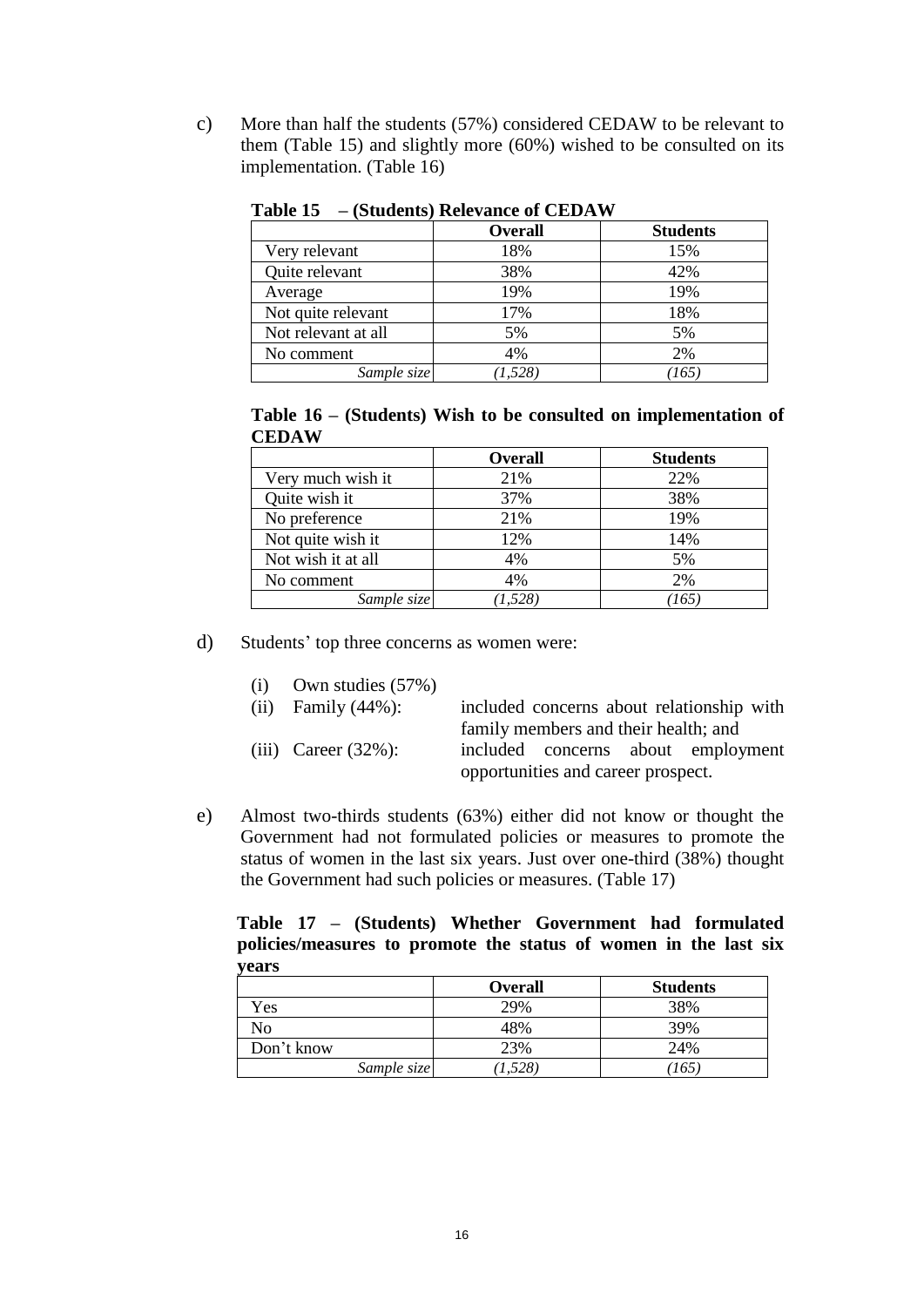#### 6.3 Sub-group Analysis by Age

- a) Analysis by age shows there is a higher percentage of respondents aged 15-29 who had heard of CEDAW when given only its title and no other description (39%) (Group A) and who knew that CEDAW had been extended to Hong Kong (51% and 52%). (Tables 18 & 19) There is also a higher percentage of respondents aged 20-29 who considered CEDAW to be relevant to them (63%). (Table 20)
- b) A higher percentage of respondents aged 30-39 wished to be consulted on the implementation of CEDAW (68%). (Table 21)
- c) Across all age groups, older respondents were comparatively less aware of the extension of CEDAW to Hong Kong: 34% for aged 40-49 and 35% for aged 50-64. Similarly, there are fewer respondents aged 50-64 who considered CEDAW to be relevant to them (44%) or wished to be consulted on its implementation  $(49\%)$ . (Tables  $19-21$ )

| $\sim$ y $\sim$ n $\sim$ |                |         |           |       |       |       |
|--------------------------|----------------|---------|-----------|-------|-------|-------|
|                          | <b>Overall</b> | $15-19$ | $20 - 29$ | 30-39 | 40-49 | 50-64 |
| Group A                  | 33%            | 39%     | 39%       | 34%   | 30%   | 25%   |
| Group B                  | 19%            | 11%     | 17%       | 17%   | 23%   | 23%   |
| Group C                  | 48%            | 49%     | 44%       | 49%   | 47%   | 51%   |
| Sample size:             | (1,528)        | (132)   | (298)     | (424) | (390) | (284) |

**Table 18 – Percentage of respondents who were aware of CEDAW by age**

| Table19 – Awareness of extension of CEDAW to Hong Kong by age |  |  |
|---------------------------------------------------------------|--|--|
| (Groups A and B)                                              |  |  |

|                | <b>Overall</b> | $15-19$ | $20 - 29$ | 30-39 | 40-49 | 50-64 |
|----------------|----------------|---------|-----------|-------|-------|-------|
| Yes            | 42%            | 51%     | 52%       | 45%   | 34%   | 35%   |
| N <sub>o</sub> | 17%            | 19%     | 14%       | 16%   | 20%   | 16%   |
| Don't know     | 41%            | 30%     | 34%       | 39%   | 46%   | 49%   |
| Sample size:   | (795)          | (67)    | 766)      | (217) | (207) | (138) |

#### **Table 20 – Relevance of CEDAW by age**

|                     | <b>Overall</b> | 15-19 | $20 - 29$ | 30-39 | 40-49 | 50-64 |
|---------------------|----------------|-------|-----------|-------|-------|-------|
| Very relevant       | 18%            | 14%   | 20%       | 21%   | 16%   | 13%   |
| Quite relevant      | 38%            | 41%   | 43%       | 40%   | 35%   | 31%   |
| Average             | 19%            | 18%   | 18%       | 16%   | 22%   | 19%   |
| Not quite relevant  | 17%            | 20%   | 11%       | 17%   | 17%   | 21%   |
| Not relevant at all | 5%             | 4%    | 5%        | 4%    | 4%    | 8%    |
| No comment          | 4%             | 2%    | 2%        | 2%    | 6%    | 8%    |
| Sample size:        | (1,528)        | (132) | (298)     | (424) | (390) | (284) |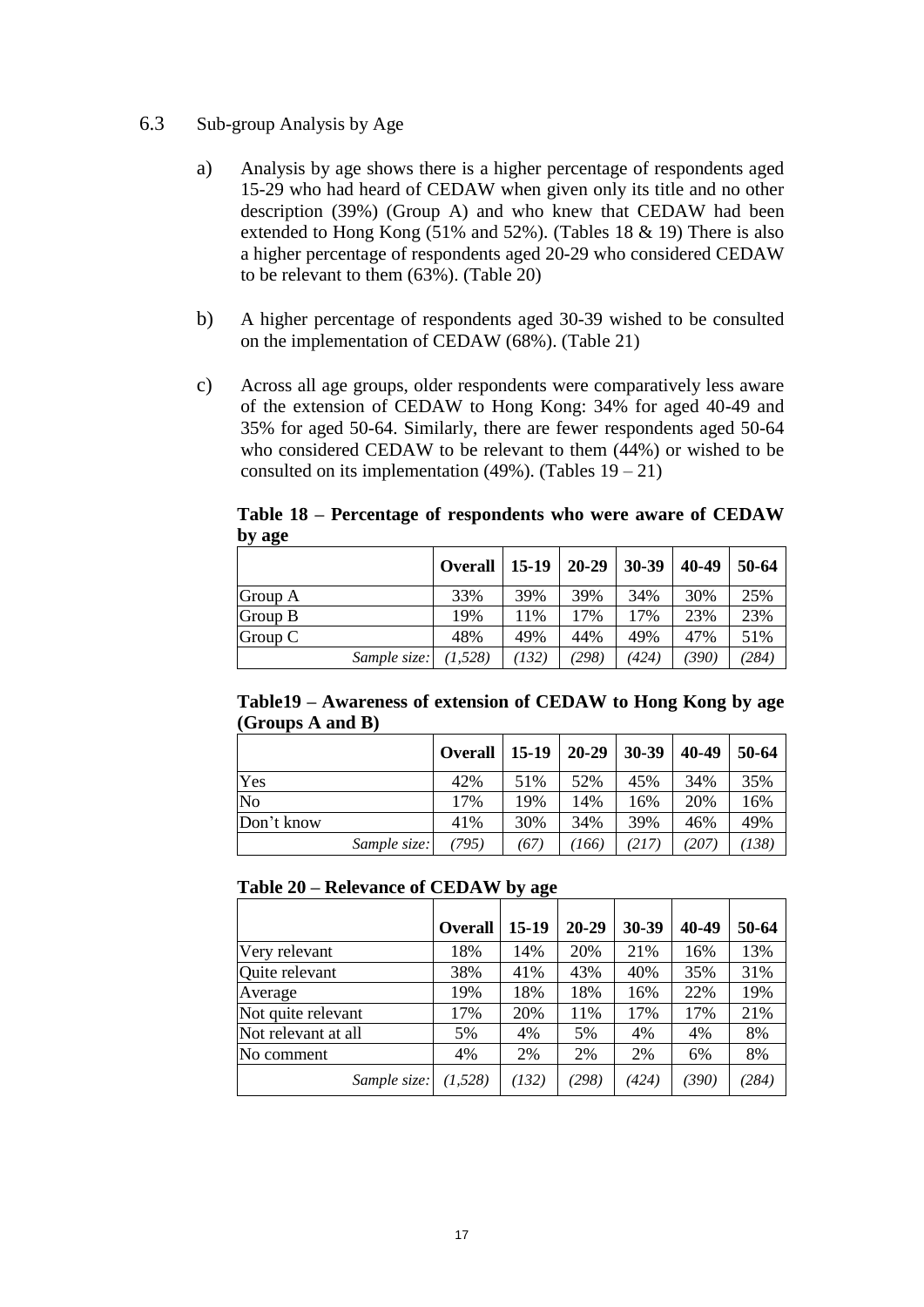|                    | <b>Overall</b> | $15-19$ | $20 - 29$ | 30-39 | 40-49 | 50-64 |
|--------------------|----------------|---------|-----------|-------|-------|-------|
| Very much wish it  | 21%            | 23%     | 21%       | 23%   | 20%   | 20%   |
| Quite wish it      | 37%            | 37%     | 41%       | 45%   | 33%   | 29%   |
| No preference      | 21%            | 17%     | 22%       | 16%   | 26%   | 23%   |
| Not quite wish it  | 12%            | 15%     | 11%       | 12%   | 9%    | 13%   |
| Not wish it at all | 4%             | 4%      | 3%        | 3%    | 6%    | 6%    |
| No comment         | 4%             | 4%      | 3%        | 2%    | 5%    | 7%    |
| Sample size:       | (1, 528)       | (132)   | (298)     | (424) | (390) | (284) |

**Table 21 – Wish to be consulted on implementation of CEDAW by age**

d) Respondents in various age groups indicated their top three concerns as follows:

#### Aged 15-19

- $-$  Own studies (61%);
- Family (45%): included concerns about relationship with family members and their health; and
- Career (29%): included concerns about employment opportunities, salary cut and career prospect.

#### Aged 20-29

- Career (70%): included concerns about job stability, employment opportunities, salary cut and career prospect;
- Family (44%): included concerns about relationship with family members and their health; and
- $-$  Own health  $(22\%)$ .

#### Aged 30-39

- Career (53%): included concerns about job stability, employment opportunities and salary cut;
- Family (50%): included concerns about relationship with family members, their health and job stability; and
- Children (38%): mainly concerning children's studies.

#### Aged 40-49

- Family (48%): included concerns about relationship with family members, their job stability and financial status;
- Children (46%): included concerns about children's studies and their conduct; and
- Career (45%): included concerns about job stability, employment opportunities and salary cut.

#### Aged 50-64

- Family (50%): included concerns about relationship with family members, their job stability and financial status;
- Career (39%): included concerns about employment opportunities and salary cut; and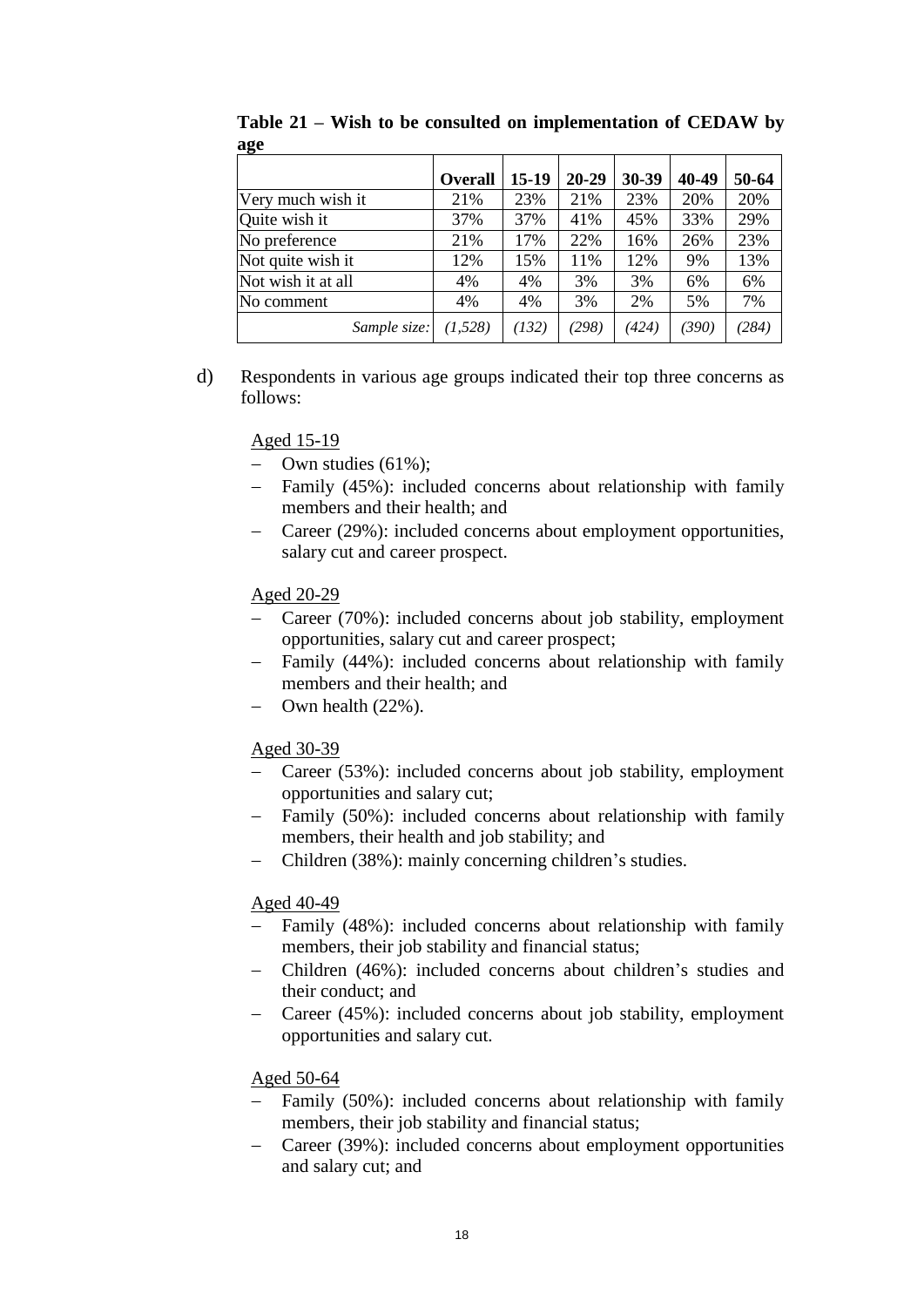- Hong Kong society (36%): mainly not optimistic about economic growth.
- e) Age did not affect respondents' perception of whether the Government had formulated policies or measures to promote the status of women in the last six years. However, it is interesting to note that there were slightly more respondents in the youngest age group, 15-19 years, who thought the Government did have such policies or measures. (Table 22)

| to promote the status or women in the last six years by age |              |         |         |           |       |       |       |
|-------------------------------------------------------------|--------------|---------|---------|-----------|-------|-------|-------|
|                                                             |              | Overall | $15-19$ | $20 - 29$ | 30-39 | 40-49 | 50-64 |
| Yes                                                         |              | 29%     | 36%     | 28%       | 29%   | 28%   | 26%   |
| N <sub>0</sub>                                              |              | 48%     | 40%     | 50%       | 50%   | 52%   | 44%   |
| Don't know                                                  |              | 23%     | 24%     | 22%       | 21%   | 20%   | 31%   |
|                                                             | Sample size: | (1,528) | (132)   | (298)     | (424) | (390) | (284) |

**Table 22 – Whether Government had formulated policies/measures to promote the status of women in the last six years by age**

- 6.4 Sub-group Analysis by Educational Level
	- a) Of all respondents, 61% had attained secondary educational level.
	- b) More of Group A respondents who had attained tertiary educational level were aware of CEDAW (47%) and of its extension to Hong Kong (55%); considered CEDAW to be relevant to them (63%) and wished to be consulted on its implementation (71%). (Tables 23-26)
	- c) Respondents whose educational level was primary or below were less aware of CEDAW and 54% had never heard of CEDAW even after a description was given (Group C). For those who had heard of CEDAW (Groups A and B), only 32% were aware of its extension to Hong Kong. Fewer of them considered CEDAW to be relevant to them (43%) and wished to be consulted on its implementation (51%). (Tables 23-26)

**Table 23 –Percentage of respondents who were aware of CEDAW by educational level**

|              | <b>Overall</b> | <b>Primary or Below Secondary Tertiary</b> |       |       |
|--------------|----------------|--------------------------------------------|-------|-------|
| Group A      | 33%            | 22%                                        | 32%   | 47%   |
| Group B      | 19%            | 24%                                        | 20%   | 12%   |
| Group C      | 48%            | 54%                                        | 48%   | 41%   |
| Sample size: | (1,528)        | (324)                                      | (929) | (274) |

**Table 24 – Awareness of extension of CEDAW to Hong Kong by educational level (Groups A and B)**

|              | <b>Overall</b> | <b>Primary or Below Secondary Tertiary</b> |       |     |
|--------------|----------------|--------------------------------------------|-------|-----|
| Yes          | 42%            | 32%                                        | 41%   | 55% |
| No           | 17%            | 17%                                        | 19%   | 12% |
| Don't know   | 41%            | 51%                                        | 40%   | 33% |
| Sample size: | 795)           | 748)                                       | (485) | 761 |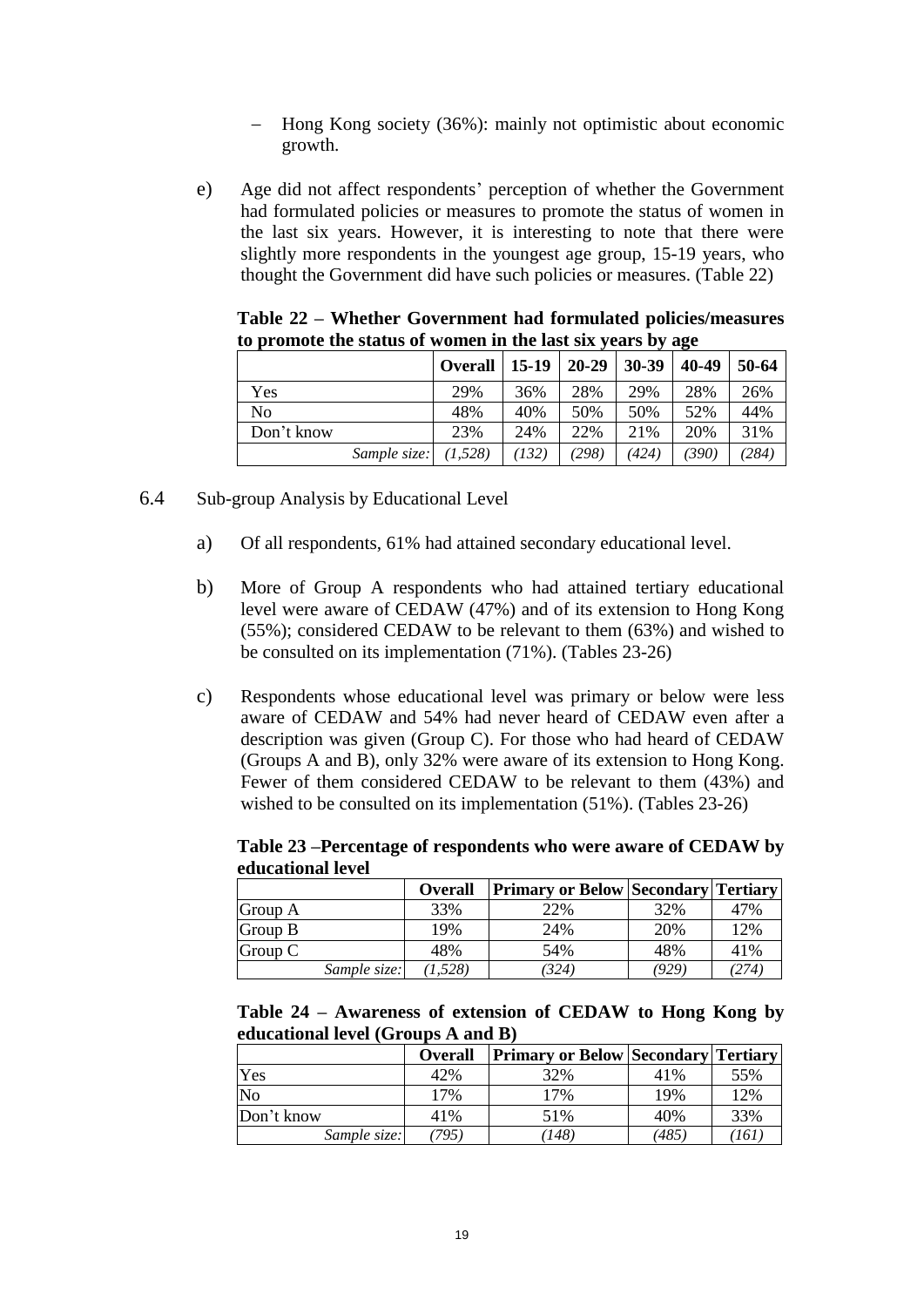|                     | <b>Overall</b> | <b>Primary or Below Secondary Tertiary</b> |       |       |
|---------------------|----------------|--------------------------------------------|-------|-------|
| Very relevant       | 18%            | 13%                                        | 19%   | 20%   |
| Quite relevant      | 38%            | 30%                                        | 39%   | 43%   |
| Average             | 19%            | 22%                                        | 18%   | 19%   |
| Not quite relevant  | 17%            | 19%                                        | 18%   | 12%   |
| Not relevant at all | 5%             | 6%                                         | 4%    | 5%    |
| No comment          | 4%             | 11%                                        | 3%    | 1%    |
| Sample size:        | (1, 528)       | (324)                                      | (929) | (274) |

**Table 25 – Relevance of CEDAW by educational level**

**Table 26 – Wish to be consulted on implementation of CEDAW by educational level**

|                    | <b>Overall</b> | <b>Primary or Below Secondary Tertiary</b> |       |       |
|--------------------|----------------|--------------------------------------------|-------|-------|
| Very much wish it  | 21%            | 19%                                        | 20%   | 28%   |
| Quite wish it      | 37%            | 32%                                        | 38%   | 43%   |
| No preference      | 21%            | 25%                                        | 20%   | 19%   |
| Not quite wish it  | 12%            | 10%                                        | 14%   | 7%    |
| Not wish it at all | 4%             | 6%                                         | 4%    | 3%    |
| No comment         | 4%             | 8%                                         | 4%    | 1%    |
| Sample size:       | (1, 528)       | (324)                                      | (929) | (274) |

d) Respondents with various educational backgrounds indicated their top three concerns as women as follows:

#### Primary or below

- Family (49%): included concerns about their health, financial status and job stability;
- Career (40%): included concerns about employment opportunities, job stability and salary cut; and
- Children (38%): included concerns about children's studies and their conduct.

#### Secondary

- Career (51%): included concerns about job stability, employment opportunities and salary cut;
- Family (48%): included concerns about relationship with family members, their health and job stability; and
- Children (28%): mainly concerning children's studies.

#### **Tertiary**

- Career (57%): included concerns about job stability, employment opportunities and career prospect;
- Family (46%): included concerns about relationship with family members and their health; and
- $-$  Own health (29%).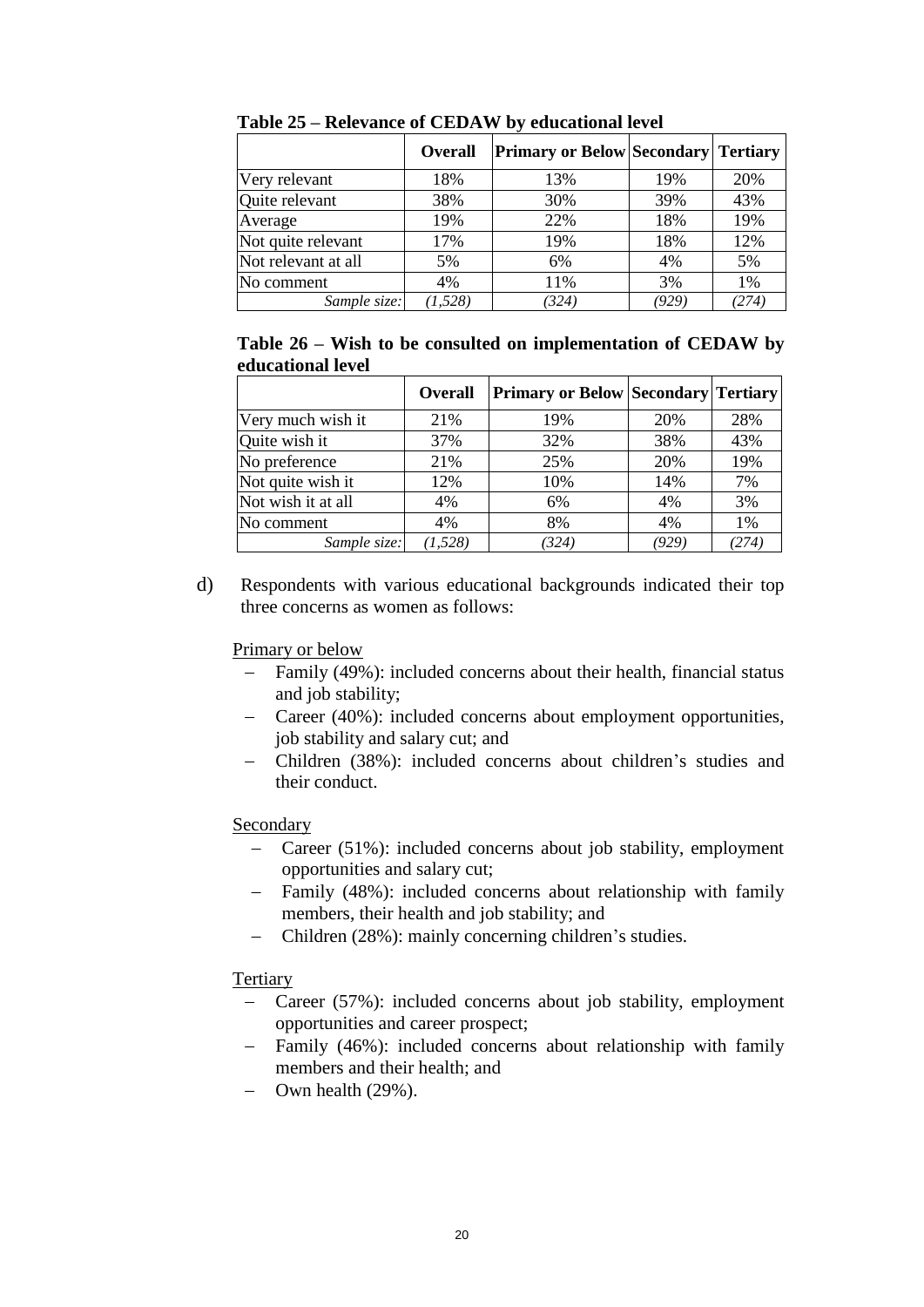e) Similar to the observation in sub-group analysis by age, educational attainment levels did not affect respondents' perception of the Government's work in promoting the status of women in the last six years. (Table 27)

**Table 27 – Whether Government had formulated policies/measures to promote the status of women in the last six years by educational level**

|              | <b>Overall</b> | <b>Primary or Below Secondary Tertiary</b> |       |       |
|--------------|----------------|--------------------------------------------|-------|-------|
| Yes          | 29%            | 27%                                        | 29%   | 29%   |
| No           | 48%            | 40%                                        | 50%   | 53%   |
| Don't know   | 23%            | 33%                                        | 21%   | 18%   |
| Sample size: | (1, 528)       | (324)                                      | (929. | (274) |

- 6.5 Sub-group Analysis by Marital Status and Age of Youngest Child
	- a) Of all respondents, 30% were single, and 34% were married, separated, divorced or widowed with youngest child aged 12 or below.
	- b) Single persons were more aware of CEDAW when given only its title and no other description (40%). In addition, a higher proportion of them considered CEDAW to be relevant to them (63%). (Tables 28 & 30)
	- c) Among respondents who were married, separated, divorced or widowed, more of those whose youngest child was 12 or below wanted to be consulted on the implementation of CEDAW (64%). (Table 31)
	- d) Among respondents who were married, separated, divorced or widowed, a lower percentage of those whose youngest child was 13 years or above wanted to be consulted on the implementation of CEDAW (50%) and considered CEDAW to be relevant to them (48%). (Tables 30-31)

**Table 28 –Percentage of respondents who were aware of CEDAW by marital status and age of youngest child**

|         |              | <b>Overall</b> | <b>Single</b>  | Married/Separated/Divorced/Widowed |                              |       |                       |  |  |  |
|---------|--------------|----------------|----------------|------------------------------------|------------------------------|-------|-----------------------|--|--|--|
|         |              |                | N <sub>0</sub> |                                    | <b>Age of Youngest Child</b> |       |                       |  |  |  |
|         |              |                |                | <b>Child</b>                       | 12 or below                  |       | 13 to 17   18 or over |  |  |  |
| Group A |              | 33%            | 40%            | 28%                                | 32%                          | 29%   | 26%                   |  |  |  |
| Group B |              | 19%            | 15%            | 21\%                               | 18%                          | 27%   | 24%                   |  |  |  |
| Group C |              | 48%            | 45%            | 51%                                | 50%                          | 44%   | 50%                   |  |  |  |
|         | Sample size: | (1,528)        | 459)           | (81)                               | (522)                        | (140) | (326)                 |  |  |  |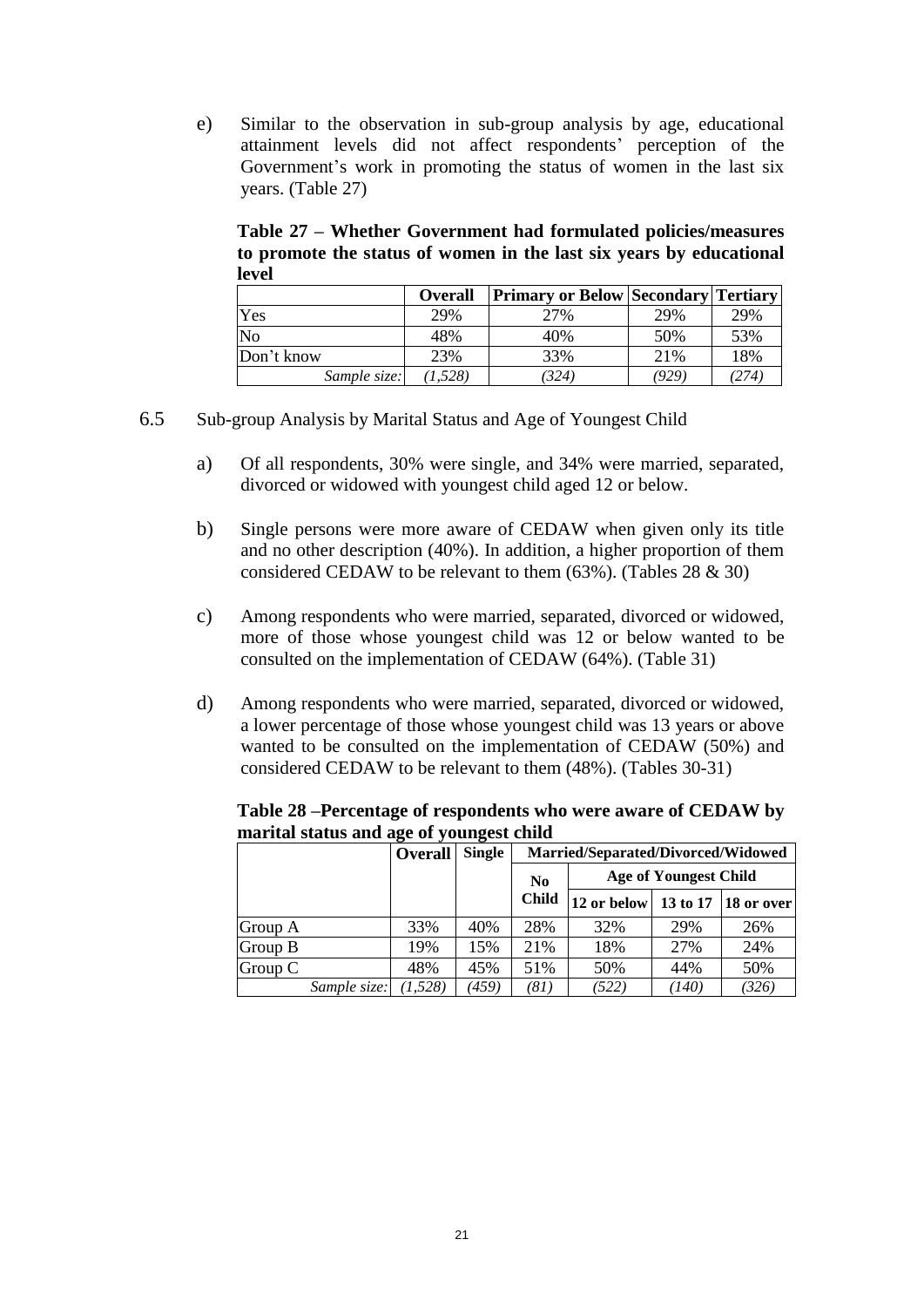|                | <b>Single</b><br>Married/Separated/Divorced/Widowed<br><b>Overall</b> |                                                |                         |             |          |            |  |
|----------------|-----------------------------------------------------------------------|------------------------------------------------|-------------------------|-------------|----------|------------|--|
|                |                                                                       | <b>Age of Youngest Child</b><br>N <sub>0</sub> |                         |             |          |            |  |
|                |                                                                       |                                                | <b>Child</b>            | 12 or below | 13 to 17 | 18 or over |  |
| Yes            | 42%                                                                   | 48%                                            | 43%                     | 42%         | 38%      | 37%        |  |
| N <sub>o</sub> | 17%                                                                   | 18%                                            | 17%                     | 18%         | 18%      | 14%        |  |
| Don't know     | 41%                                                                   | 34%                                            | 40%                     | 41%         | 44%      | 49%        |  |
| Sample size:   | (795)                                                                 | (253)                                          | $^{\prime}40$ $^{\#}$ , | (259)       | 79.      | (164)      |  |

**Table 29 – Awareness of extension of CEDAW to Hong Kong by marital status and age of youngest child (Groups A and B)**

*# small base*

**Table 30 – Relevance of CEDAW by marital status and age of youngest child**

|                     | <b>Overall</b> | <b>Single</b> | Married/Separated/Divorced/Widowed |                                            |                              |       |  |  |
|---------------------|----------------|---------------|------------------------------------|--------------------------------------------|------------------------------|-------|--|--|
|                     |                |               | $\bf No$                           |                                            | <b>Age of Youngest Child</b> |       |  |  |
|                     |                |               | <b>Child</b>                       | $12$ or<br>13 to 17<br>18 or over<br>below |                              |       |  |  |
| Very relevant       | 18%            | 18%           | 15%                                | 19%                                        | 16%                          | 15%   |  |  |
| Quite relevant      | 38%            | 45%           | 36%                                | 36%                                        | 32%                          | 33%   |  |  |
| Average             | 19%            | 16%           | 26%                                | 20%                                        | 17%                          | 19%   |  |  |
| Not quite relevant  | 17%            | 15%           | 11%                                | 17%                                        | 21%                          | 21%   |  |  |
| Not relevant at all | 5%             | 4%            | 10%                                | 3%                                         | 5%                           | 6%    |  |  |
| No comment          | 4%             | 2%            | 2%                                 | 4%                                         | 8%                           | 6%    |  |  |
| Sample size:        | (1, 528)       | (459)         | (81)                               | (522)                                      | (140)                        | (326) |  |  |

**Table 31 – Wish to be consulted on implementation of CEDAW by marital status and age of youngest child**

|                    | <b>Overall</b> | <b>Single</b> | Married/Separated/Divorced/Widowed |                  |                              |            |  |  |  |
|--------------------|----------------|---------------|------------------------------------|------------------|------------------------------|------------|--|--|--|
|                    |                |               | N <sub>0</sub>                     |                  | <b>Age of Youngest Child</b> |            |  |  |  |
|                    |                |               | <b>Child</b>                       | $12$ or<br>below | 13 to 17                     | 18 or over |  |  |  |
| Very much wish it  | 21%            | 21%           | 17%                                | 24%              | 19%                          | 20%        |  |  |  |
| Quite wish it      | 37%            | 41%           | 40%                                | 40%              | 31%                          | 30%        |  |  |  |
| No preference      | 21%            | 21%           | 27%                                | 17%              | 25%                          | 25%        |  |  |  |
| Not quite wish it  | 12%            | 12%           | 6%                                 | 12%              | 12%                          | 11%        |  |  |  |
| Not wish it at all | 4%             | 3%            | 6%                                 | 3%               | 4%                           | 8%         |  |  |  |
| No comment         | 4%             | 2%            | 4%                                 | 3%               | 9%                           | 6%         |  |  |  |
| Sample size:       | (1,528)        | (459)         | (81)                               | (522)            | (140)                        | (326)      |  |  |  |

e) Respondents of various marital status and family compositions indicated their top three concerns as women as follows:

#### Single

- Career (62%): included concerns about job stability, salary cut and employment opportunities;
- Family (45%): included concerns about relationship with family members and their health; and
- Own health (23%) and own studies (23%).

Not single – without children

- Career (74%): included concerns about job stability, salary cut and employment opportunities;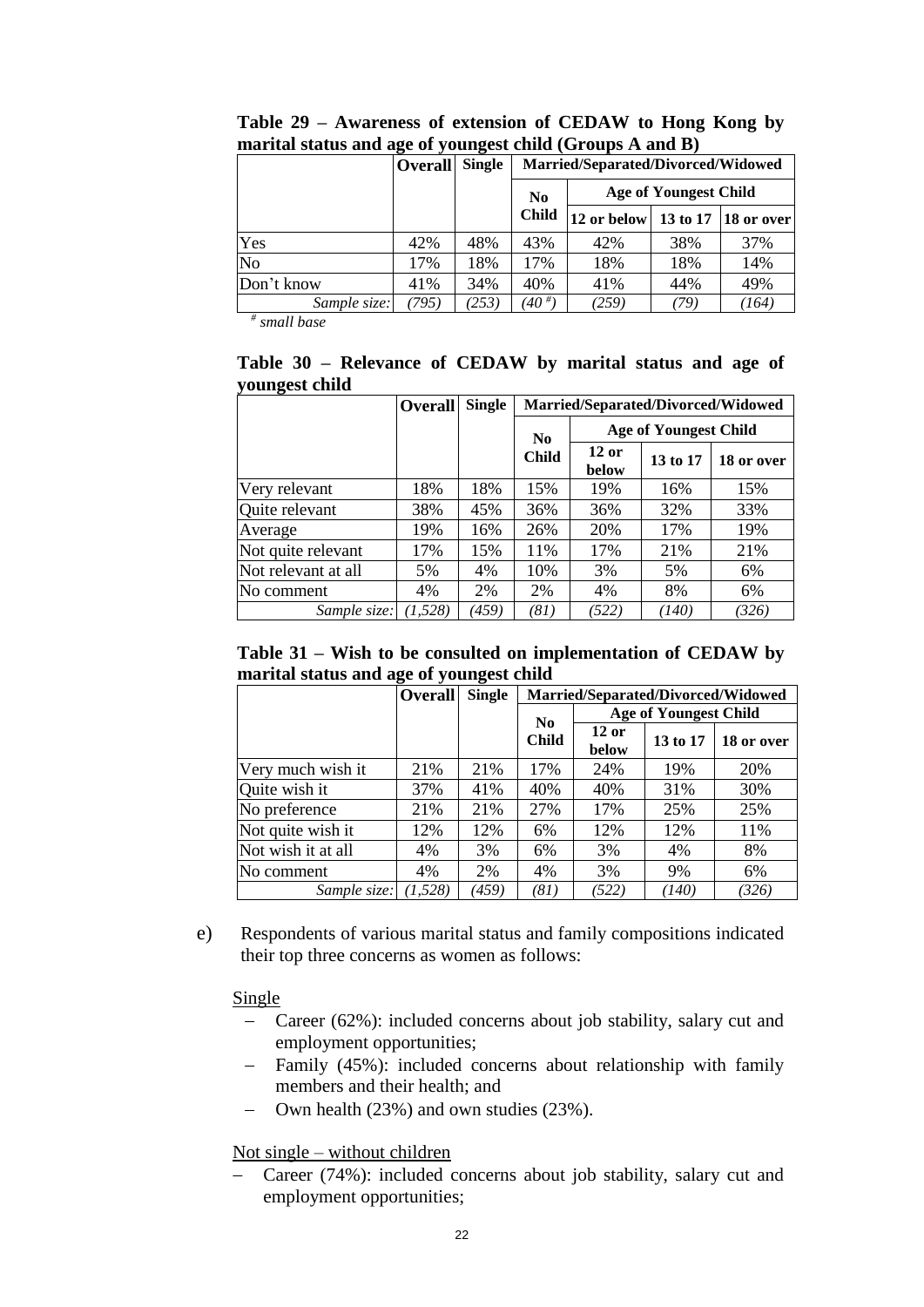- Family (48%): included concerns about relationship with family members and their health; and
- Own health (27%).

#### Not single – youngest child aged 12 or less

- Family (53%): included concerns about relationship with family members, their health, job stability and financial status;
- Children (52%): mainly concerning children's studies; and
- Career (43%): included concerns about job stability and employment opportunities.

Not single – youngest child aged 13 to 17

- Family (53%): included concerns about relationship with family members, their health, job stability and financial status;
- Children (52%): included concerns about children's studies and their conduct; and
- Career (42%): included concerns about job stability and employment opportunities.

Not single – youngest child aged 18 or above

- Family (49%): included concerns about relationship with family members, their health and job stability;
- Career (41%): included concerns about job stability, salary cut and employment opportunities; and
- Hong Kong society (35%): mainly not optimistic about economic growth.
- f) Overall speaking, marital status and age of youngest child did not affect respondents' perception of the Government's work in promoting the status of women in the last six years although there was a slightly higher percentage of single persons who thought the Government had such policies or measures. (Table 32)

**Table 32 – Whether Government had formulated policies/measures to promote the status of women in the last six years by marital status and age of youngest child**

|                        | <b>Overall</b> | <b>Single</b> | Married/Separated/Divorced/Widowed |                              |       |                       |  |  |  |
|------------------------|----------------|---------------|------------------------------------|------------------------------|-------|-----------------------|--|--|--|
|                        |                |               | $\bf No$                           | <b>Age of Youngest Child</b> |       |                       |  |  |  |
|                        |                |               | <b>Child</b>                       | 12 or below                  |       | 13 to 17   18 or over |  |  |  |
| Yes                    | 29%            | 31%           | 23%                                | 27%                          | 28%   | 30%                   |  |  |  |
| N <sub>o</sub>         | 48%            | 49%           | 54%                                | 49%                          | 49%   | 44%                   |  |  |  |
| Don't know             | 23%            | 20%           | 22%                                | 24%                          | 23%   | 26%                   |  |  |  |
| Sample size: $(1,528)$ |                | (459)         | (81)                               | (522)                        | (140) | (326)                 |  |  |  |

#### 6.6 Sub-group Analysis by Occupation

a) For sub-group analysis, occupations were grouped as follows:

| group a |                          | Managers, Administrator and Professionals |
|---------|--------------------------|-------------------------------------------|
| group b | $\overline{\phantom{0}}$ | <b>Associated Professionals</b>           |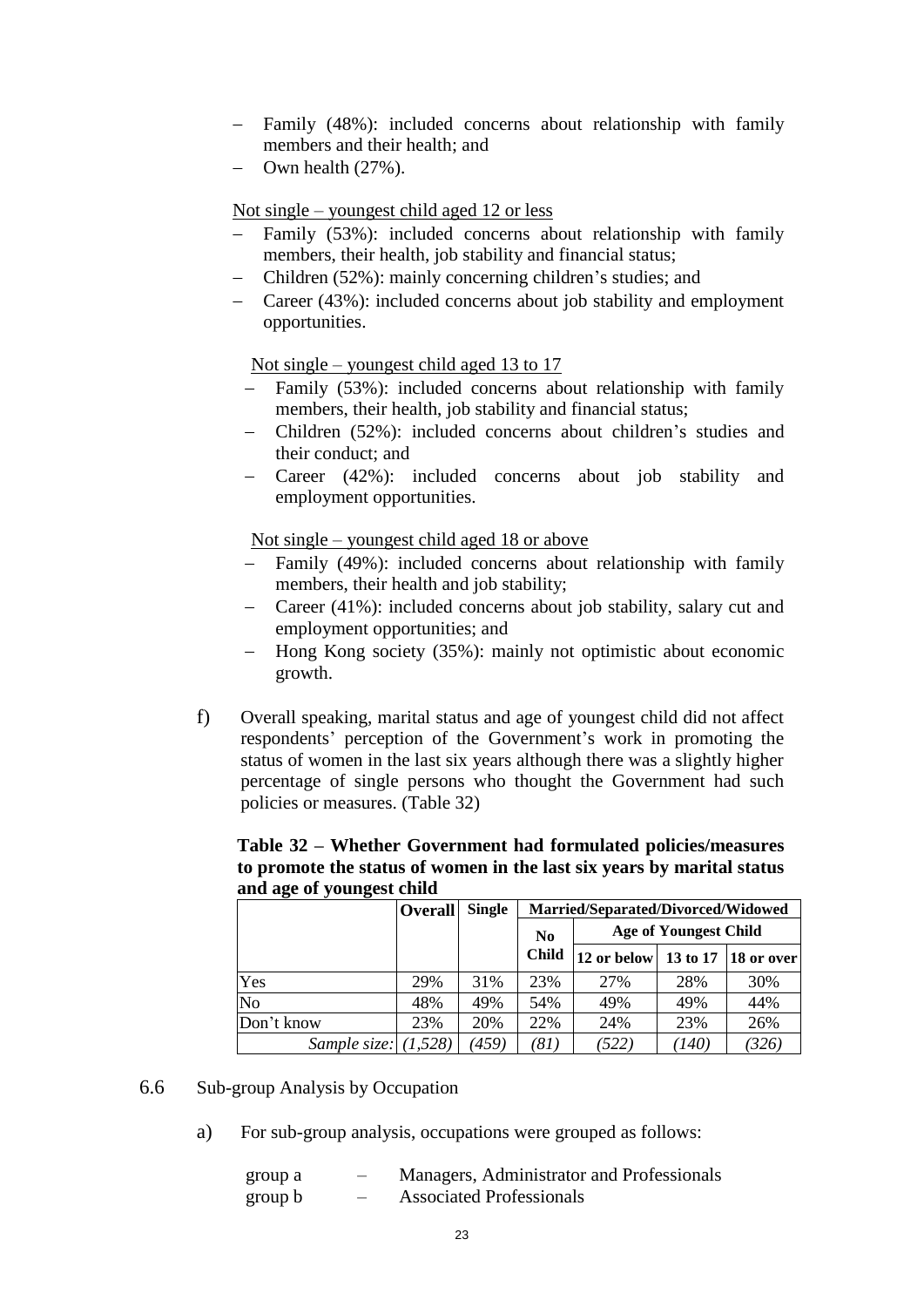| group c | $\frac{1}{2}$ and $\frac{1}{2}$ | <b>Clerks and Secretaries</b>                      |
|---------|---------------------------------|----------------------------------------------------|
| group d | $\overline{\phantom{m}}$        | Services, Shop Sales Workers                       |
| group e |                                 | Craft related worker / Plant & Machine Operators / |
|         |                                 | <b>Elementary Occupations</b>                      |

- b) Data shows that more managers, administrators and professionals (group a) considered CEDAW to be relevant to them (69%) and wished to be consulted on its implementation (74%). (Tables 35-36)
- c) There was also a higher proportion of associate professionals (group b) who wished to be consulted on the implementation of CEDAW (71%). (Table 36)
- d) In contrast, a lower percentage of craft and related workers, plant and machine operators and assemblers, and those in elementary occupations considered CEDAW to be relevant to them (group e) (43%). (Table 35)

**Table 33 –Percentage of respondents who were aware of CEDAW by occupation**

|              | <b>Overall</b> | a    | b     | c     | d     | e     |
|--------------|----------------|------|-------|-------|-------|-------|
| Group A      | 33%            | 37%  | 39%   | 36%   | 30%   | 26%   |
| Group B      | 19%            | 12%  | 11%   | 19%   | 17%   | 23%   |
| Group C      | 48%            | 51%  | 50%   | 45%   | 52%   | 50%   |
| Sample size: | (1,528)        | (76) | (142) | (265) | (109) | (119) |

**Table 34 – Awareness of extension of CEDAW to Hong Kong by occupation (Groups A and B)**

|              | <b>Overall</b> | a          | b   | c    |      | e    |
|--------------|----------------|------------|-----|------|------|------|
| Yes          | 42%            | 49%        | 44% | 39%  | 39%  | 32%  |
| No           | 17%            | 14%        | 22% | 14%  | 21%  | 17%  |
| Don't know   | 41%            | 38%        | 34% | 46%  | 40%  | 51%  |
| Sample size: | (795)          | $(37^{#})$ | 71) | 145) | (52) | (59) |

*# Small base*

#### **Table 35 – Relevance of CEDAW by occupation**

|                     | Overall  | a    | b     | c     | d     | e     |
|---------------------|----------|------|-------|-------|-------|-------|
| Very relevant       | 18%      | 24%  | 25%   | 16%   | 22%   | 13%   |
| Quite relevant      | 38%      | 45%  | 39%   | 44%   | 41%   | 30%   |
| Average             | 19%      | 13%  | 20%   | 14%   | 17%   | 18%   |
| Not quite relevant  | 17%      | 12%  | 11%   | 18%   | 16%   | 23%   |
| Not relevant at all | 5%       | 7%   | 3%    | 4%    |       | 7%    |
| No comment          | 4%       |      | $1\%$ | 3%    | 4%    | 8%    |
| Sample size:        | (1, 528) | (76) | (142) | (265) | (109) | (119) |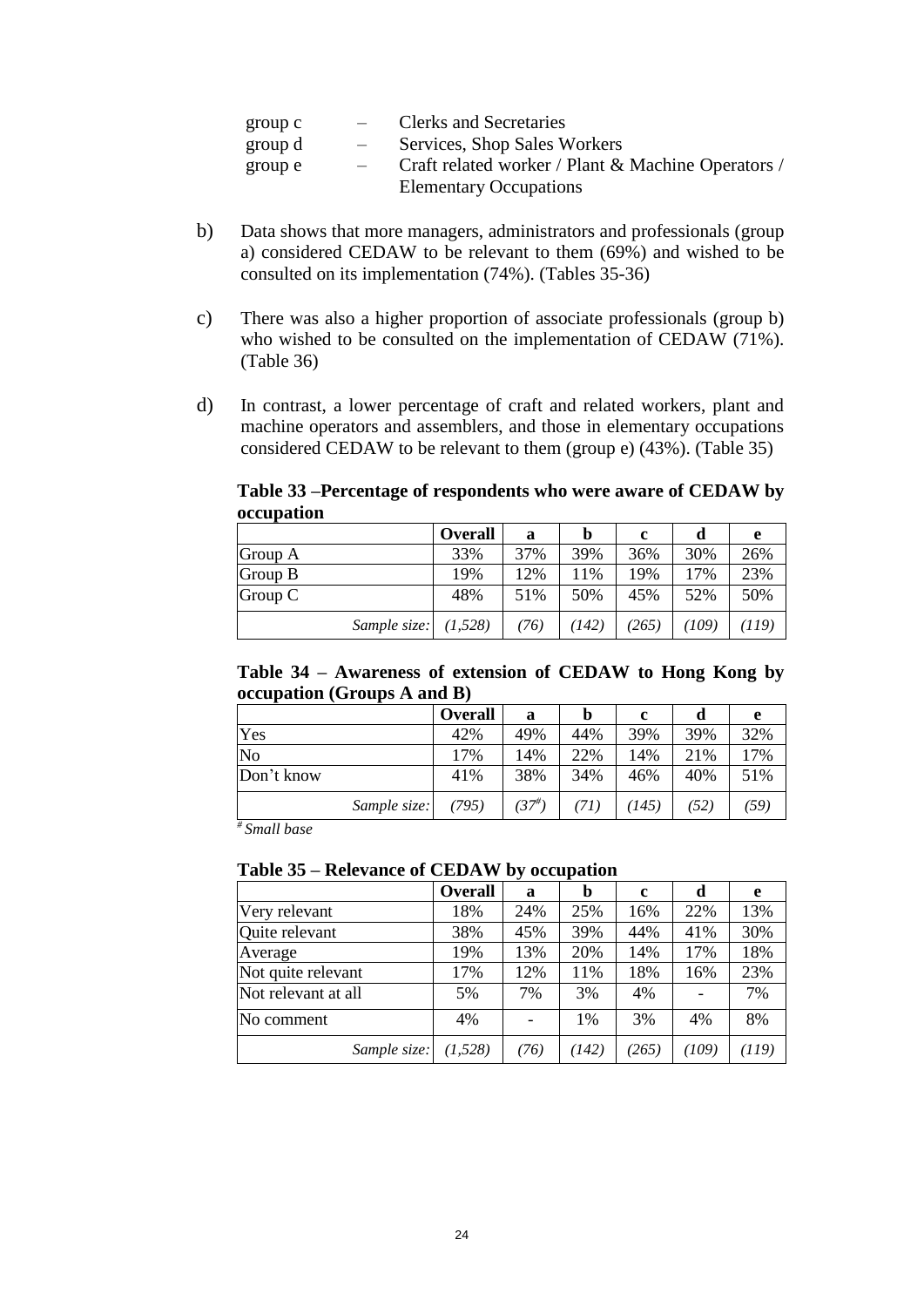|                    | <b>Overall</b> | a    | b     | c     | d     | e     |
|--------------------|----------------|------|-------|-------|-------|-------|
| Very much wish it  | 21%            | 29%  | 26%   | 18%   | 19%   | 19%   |
| Quite wish it      | 37%            | 45%  | 45%   | 44%   | 39%   | 31%   |
| No preference      | 21%            | 16%  | 18%   | 18%   | 24%   | 27%   |
| Not quite wish it  | 12%            | 8%   | 8%    | 14%   | 11%   | 10%   |
| Not wish it at all | 4%             | 1%   | 3%    | 3%    | 3%    | 8%    |
| No comment         | 4%             | 1%   |       | 3%    | 4%    | 5%    |
| Sample size:       | (1, 528)       | (76) | (142) | (265) | (109) | (119) |

**Table 36 – Wish to be consulted on implementation of CEDAW by occupation**

e) Respondents in various occupation groups indicated their top three concerns as women as follows:

Managers, Administrators, Professionals (a)

- Career (61%): included concerns about job stability, salary cut and work stress;
- Family (45%): included concerns about relationship with family members and their health; and
- Hong Kong society (34%): mainly not optimistic about economic growth.

Associate Professionals (b)

- Career (78%): included concerns about job stability, employment opportunities, salary cut, career prospect and work stress;
- Family (50%): included concerns about relationship with family members and their health; and
- $-$  Own health  $(23\%)$ .

Clerk/Secretaries (c)

- Career (71%): included concerns about job stability and salary cut;
- Family (44%): included concerns about relationship with family members and their health; and
- Hong Kong society (28%): mainly not optimistic about economic growth.

Service/shop sales workers (d)

- Career (65%): included concerns about job stability and salary cut;
- Family (39%): included concerns about relationship with family members and their health; and
- $-$  Own health  $(26\%)$ .

Craft related worker/plant & machine operators/elementary occupations (e)

- Career (55%): included concerns about job stability, employment opportunities and salary cut;
- Family (41%): included concerns about relationship with family members, their job stability and financial status; and
- Children (34%): mainly concerning children's studies.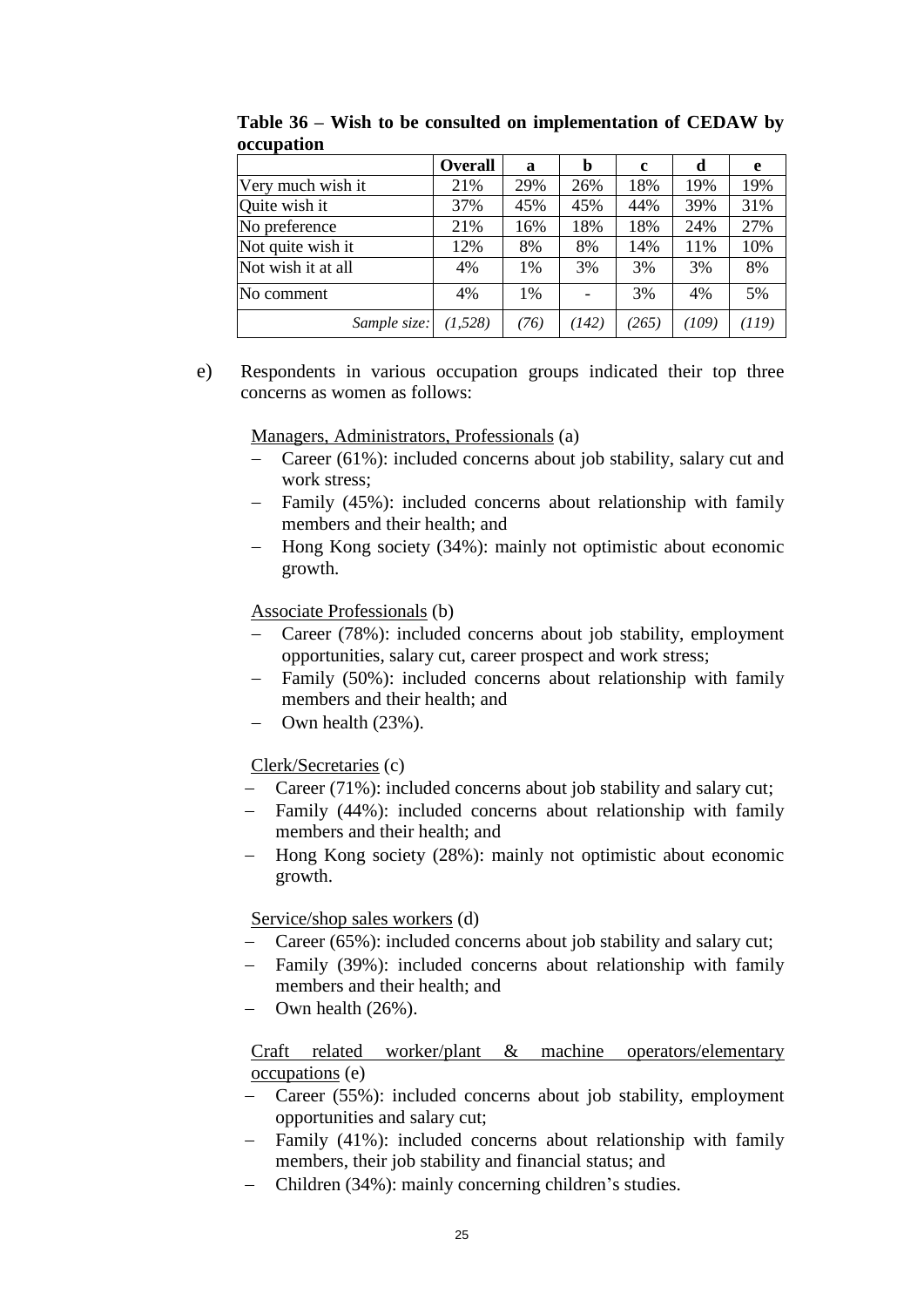f) Overall, occupation was a factor that affected respondents' perception of the Government's work in promoting the status of women in the last six year. (Table 37)

**Table 37 – Whether Government had formulated policies/measures to promote the status of women in the last six years by occupation**

|              | <b>Overall</b> | a    | b     | c     | d     | e     |
|--------------|----------------|------|-------|-------|-------|-------|
| Yes          | 29%            | 29%  | 30%   | 28%   | 30%   | 27%   |
| No           | 48%            | 47%  | 56%   | 57%   | 48%   | 44%   |
| Don't know   | 23%            | 24%  | 14%   | 15%   | 22%   | 29%   |
| Sample size: | (1, 528)       | (76) | (142) | (265) | (109) | (119) |

6.7 Sub-group Analysis by Monthly Personal Income

- a) Of all respondents, 47% were working persons and their median monthly personal income was HK\$10,419.
- b) The data shows that more respondents with higher monthly personal incomes, i.e. \$15,000 or above, wished to be consulted on the implementation of CEDAW (76%). (Table 41)
- c) Respondents whose monthly personal incomes were less than \$5,000 were least aware of the extension of CEDAW to Hong Kong (22%) compared with other income groups. (Table 39)

**Table 38 –Percentage of respondents who were aware of CEDAW by monthly personal income**

|              | <b>Overall</b> | $<$ \$5 $\mathrm{K}$ | $$5K - $8K$ | $$8K -15K$ | $$15K+$ |
|--------------|----------------|----------------------|-------------|------------|---------|
| Group A      | 33%            | 33%                  | 27%         | 35%        | 38%     |
| Group B      | 19%            | 15%                  | 21%         | 19%        | 13%     |
| Group C      | 48%            | 52%                  | 52%         | 46%        | 48%     |
| Sample size: | (1,528)        | '96)                 | (141)       | 267        | (200)   |

**Table 39 – Awareness of extension of CEDAW to Hong Kong by monthly personal income (Groups A and B)**

|              | <b>Overall</b> | $<$ \$5 $K$                          | $$5K - $8K$   $$8K - $15K$ |       | $$15K+$ |
|--------------|----------------|--------------------------------------|----------------------------|-------|---------|
| Yes          | 42%            | 22%                                  | 34%                        | 41%   | 50%     |
| No           | 17%            | 24%                                  | 21%                        | 15%   | 15%     |
| Don't know   | 41%            | 54%                                  | 45%                        | 44%   | 36%     |
| Sample size: | 795)           | $^{\prime}46^{\scriptscriptstyle\#}$ | (68)                       | (144) | 103)    |

*# Small base*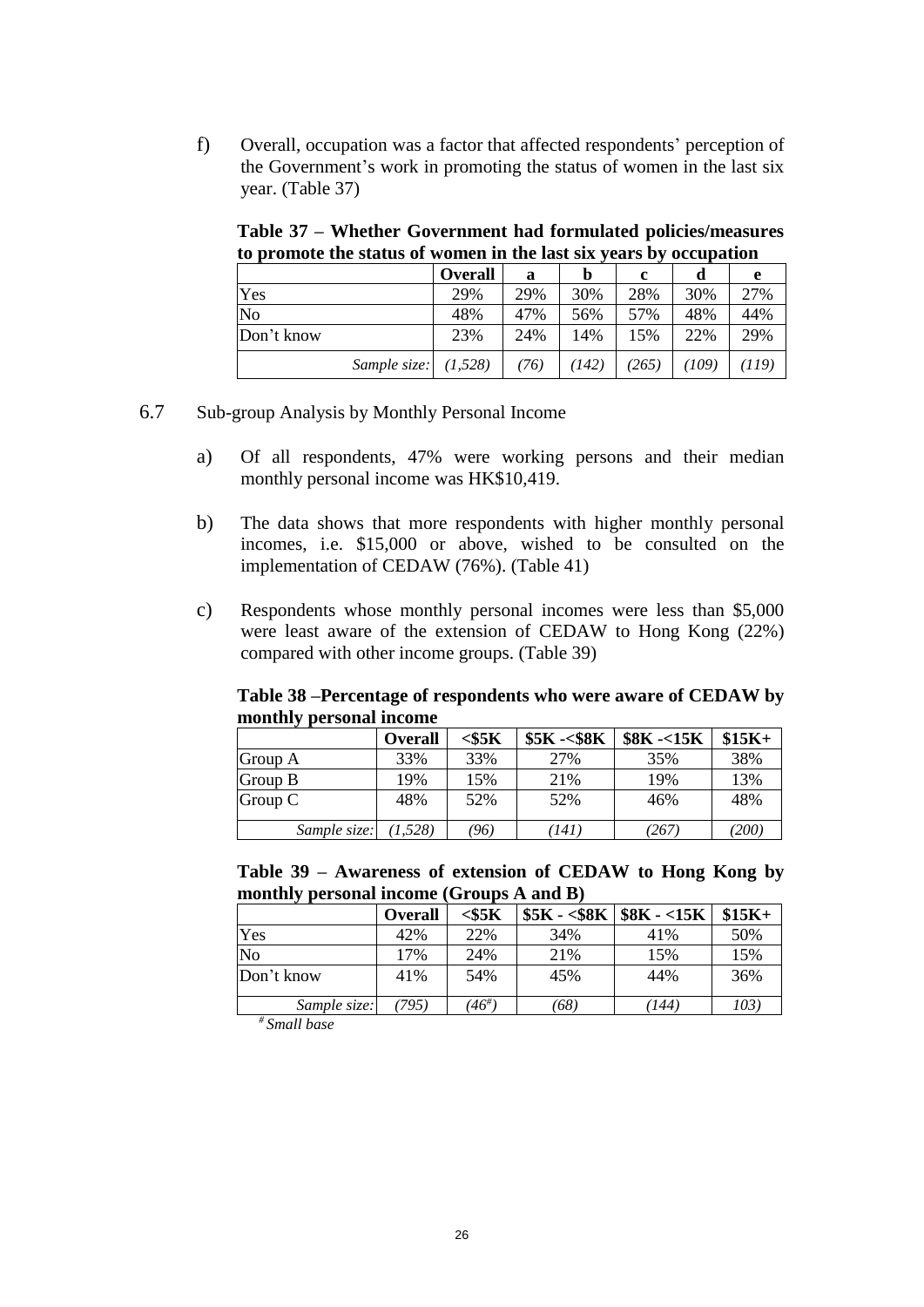|                     | <b>Overall</b> | $<$ \$5 $K$ | $$5K - $8K$ | $$8K - 15K$ | $$15K+$ |
|---------------------|----------------|-------------|-------------|-------------|---------|
| Very relevant       | 18%            | 16%         | 21%         | 19%         | 19%     |
| Quite relevant      | 38%            | 34%         | 36%         | 43%         | 43%     |
| Average             | 19%            | 15%         | 16%         | 16%         | 18%     |
| Not quite relevant  | 17%            | 20%         | 16%         | 17%         | 15%     |
| Not relevant at all | 5%             | 6%          | 5%          | 2%          | 4%      |
| No comment          | 4%             | 9%          | 6%          | 1%          | 1%      |
| Sample size:        | (1, 528)       | '96)        | (141)       | 267)        | (200)   |

**Table 40 – Relevance of CEDAW by monthly personal income**

#### **Table 41 – Wish to be consulted on implementation of CEDAW by monthly personal income**

|                    | <b>Overall</b> | $<$ \$5 $K$ | $$5K - $8K$ | $$8K - 15K$ | $$15K+$ |
|--------------------|----------------|-------------|-------------|-------------|---------|
| Very much wish it  | 21%            | 17%         | 19%         | 18%         | 29%     |
| Quite wish it      | 37%            | 36%         | 38%         | 41%         | 47%     |
| No preference      | 21%            | 22%         | 23%         | 22%         | 14%     |
| Not quite wish it  | 12%            | 14%         | 13%         | 13%         | 7%      |
| Not wish it at all | 4%             | 5%          | 4%          | 4%          | 1%      |
| No comment         | 4%             | 6%          | 4%          | 2%          | 1%      |
| Sample size:       | (1.528)        | '96)        | (141)       | $^{267}$    | (200)   |

d) Respondents with various monthly personal income levels indicated their top three concerns as women as follows:

#### Less than \$5K

- Career (54%): included concerns about job stability, employment opportunities and salary cut;
- Family (40%): included concerns about family members' health, job stability and financial status; and
- Children (33%): mainly concerning children's studies.
- $$5K $8K$ 
	- Career (70%): included concerns about job stability and salary cut;
	- Family (37%): included concerns about family members' health and job stability; and
	- Hong Kong society (27%): mainly not optimistic about economic growth.

### $$8K - $15K$

- Career (73%): included concerns about job stability and salary cut;
- Family (45%): included concerns about relationship with family members and their health; and
- $-$  Own health (26%).

#### \$15K+

- Career (67%): included concerns about job stability, salary cut and work stress;
- Family (50%): included concerns about relationship with family members and their health; and
- $-$  Own health  $(28\%)$ .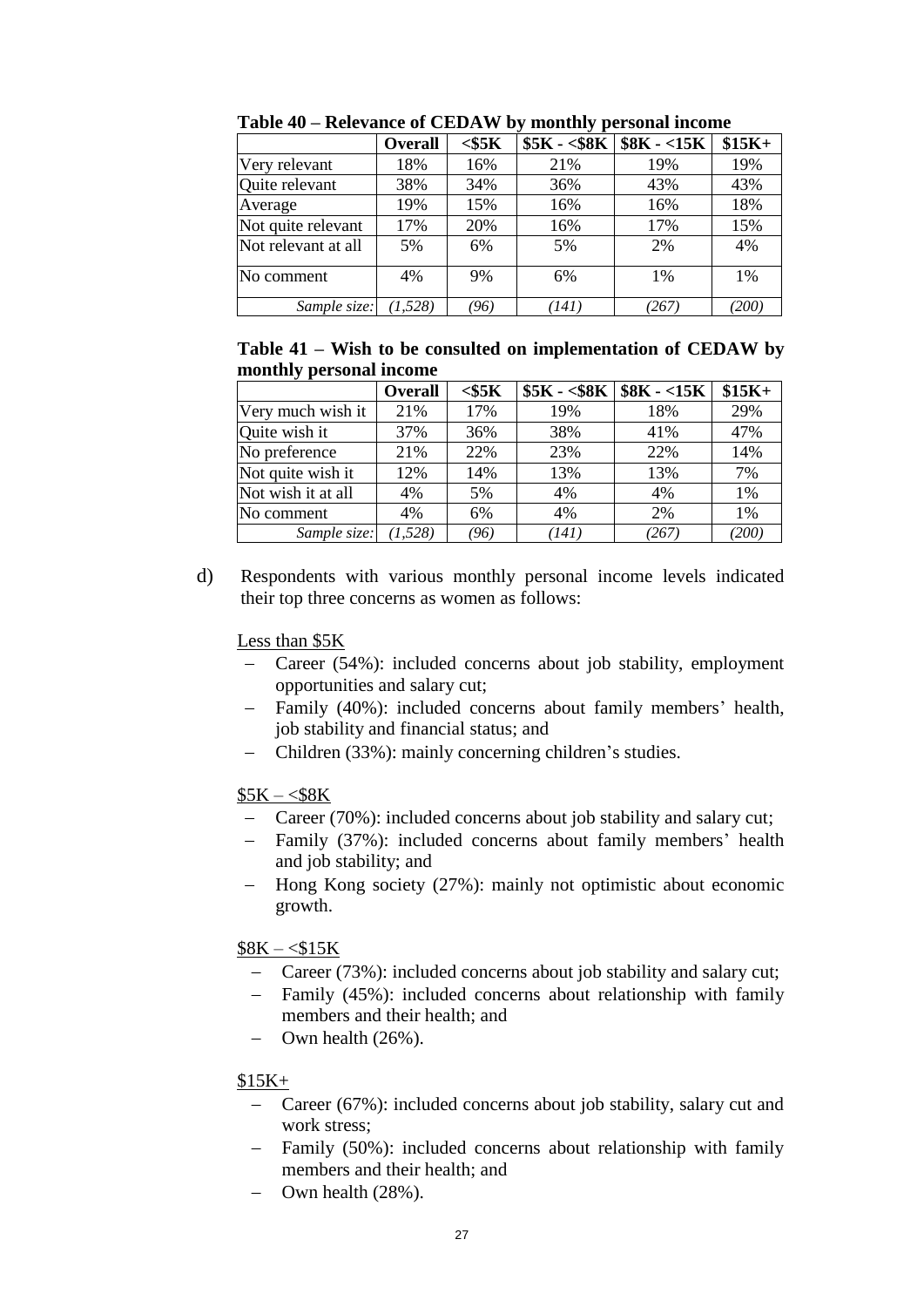e) Overall, monthly personal income levels did not affect respondents' perception of the Government's work in promoting the status of women in the last six years, but there were more respondents on higher incomes, i.e. \$15,000 or above, who thought the Government had such policies or measures. (Table 42)

**Table 42 – Whether Government had formulated policies/measures to promote the status of women in the last six years by monthly personal income**

|              | <b>Overall</b> | $<$ \$5 $\rm K$ | $$5K - $8K$ | $$8K - 15K$ | $$15K+$ |
|--------------|----------------|-----------------|-------------|-------------|---------|
| Yes          | 29%            | 27%             | 27%         | 28%         | 32%     |
| No           | 48%            | 46%             | 50%         | 56%         | 50%     |
| Don't know   | 23%            | 27%             | 23%         | 15%         | 18%     |
| Sample size: | (1.528)        | '96)            | 441.        | 267         | 700)    |

- 6.8 Sub-group Analysis by Monthly Household Income
	- a) Median monthly household income of all respondents was HK\$18,064.
	- b) Across different household income groups, there were fewer respondents in the lower income group, i.e. less than \$10,000, who considered CEDAW to be relevant to them (49%). (Table 45)
	- c) Conversely, more respondents with higher levels of monthly household income, i.e. \$25,000 or above, wished to be consulted on the implementation of CEDAW (64%). (Table 46)

|                             |  | Table 43 –Percentage of respondents who were aware of CEDAW |
|-----------------------------|--|-------------------------------------------------------------|
| by monthly household income |  |                                                             |

|              | <b>Overall</b> | $<$ \$10 $K$ | $$10K -$     | $$15K -$     | $$25K+$ |
|--------------|----------------|--------------|--------------|--------------|---------|
|              |                |              | $<$ \$15 $K$ | $<$ \$25 $K$ |         |
| Group A      | 33%            | 24%          | 29%          | 34%          | 37%     |
| Group B      | 19%            | 22%          | 23%          | 19%          | 17%     |
| Group C      | 48%            | 54%          | 48%          | 47%          | 46%     |
|              |                |              |              |              |         |
| Sample size: | (1,528)        | (285)        | (312)        | (405)        | (472)   |

|  | Table 44 – Awareness of extension of CEDAW to Hong Kong by |  |  |  |
|--|------------------------------------------------------------|--|--|--|
|  | monthly household income (Groups A and B)                  |  |  |  |

|              | <b>Overall</b> | $<$ \$10 $K$ | $$10K -$<br>$<$ \$15 $K$ | $$15K -$<br>$<$ \$25 $K$ | $$25K+$ |
|--------------|----------------|--------------|--------------------------|--------------------------|---------|
| Yes          | 42%            | 36%          | 36%                      | 46%                      | 48%     |
| No           | 17%            | 21%          | 17%                      | 16%                      | 16%     |
| Don't know   | 41%            | 43%          | 47%                      | 37%                      | 37%     |
| Sample size: | 795)           | (132)        | (163)                    | (214)                    | (256)   |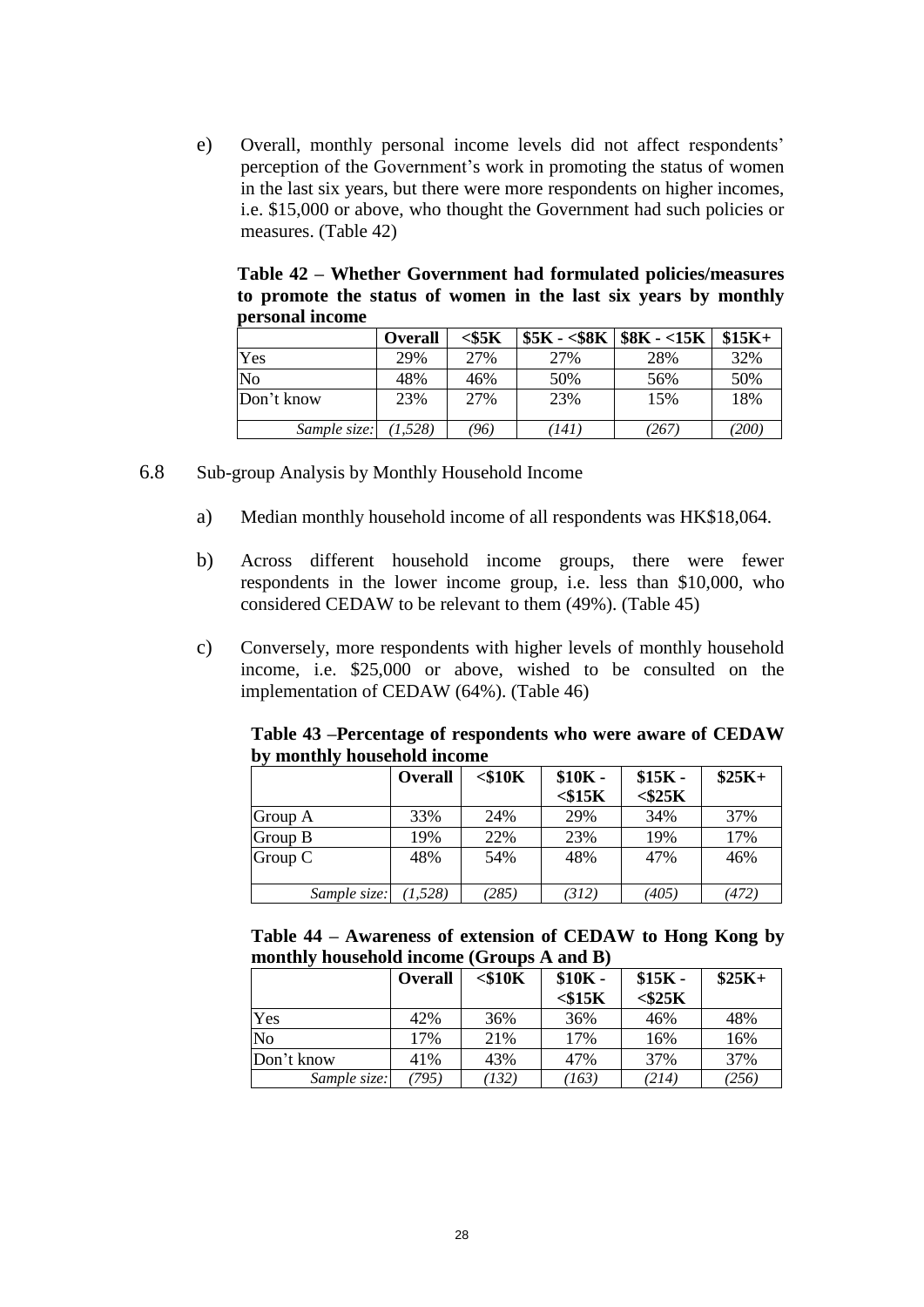|                     | <b>Overall</b> | $<$ \$10 $K$ | $$10K -$     | $$15K -$     | $$25K+$ |
|---------------------|----------------|--------------|--------------|--------------|---------|
|                     |                |              | $<$ \$15 $K$ | $<$ \$25 $K$ |         |
| Very relevant       | 18%            | 20%          | 16%          | 15%          | 20%     |
| Quite relevant      | 38%            | 29%          | 38%          | 40%          | 40%     |
| Average             | 19%            | 17%          | 18%          | 20%          | 19%     |
| Not quite relevant  | 17%            | 19%          | 17%          | 17%          | 17%     |
| Not relevant at all | 5%             | 5%           | 7%           | 4%           | 3%      |
| No comment          | 4%             | 9%           | 3%           | 3%           | 2%      |
| Sample size:        | (1, 528)       | (285)        | (312)        | (405)        | (472)   |

**Table 45 – Relevance of CEDAW by monthly household income**

**Table 46 – Wish to be consulted on CEDAW by monthly household income**

|                    | Overall  | $<$ \$10 $K$ | $$10K -$<br>$<$ \$15 $K$ | $$15K -$<br>$<$ \$25 $K$ | $$25K+$ |
|--------------------|----------|--------------|--------------------------|--------------------------|---------|
| Very much wish it  | 21%      | 25%          | 19%                      | 19%                      | 24%     |
| Quite wish it      | 37%      | 30%          | 38%                      | 41%                      | 40%     |
| No preference      | 21%      | 22%          | 22%                      | 19%                      | 19%     |
| Not quite wish it  | 12%      | 12%          | 12%                      | 14%                      | 10%     |
| Not wish it at all | 4%       | 4%           | 5%                       | 4%                       | 4%      |
| No comment         | 4%       | 7%           | 4%                       | 3%                       | 3%      |
| Sample size:       | (1, 528) | (285)        | (312)                    | (405)                    | (472)   |

d) Respondents with various monthly household income levels indicated their top three concerns as women as follows:

#### $<$ \$10K

- Career (48%): included concerns about employment opportunities, job stability and salary cut;
- Family (45%): included concerns about family members' health, financial status and job stability; and
- Children (31%): mainly concerning children's studies.

#### $$10K - 15K$

- Career (49%): included concerns about job stability, employment opportunities and salary cut;
- Family (46%): included concerns about relationship with family members, their health, job stability and financial status; and
- Children (33%): mainly concerning children's studies.

#### $$15K - $25K$

- Family (49%): included concerns about relationship with family members, their health and job stability;
- Career (47%): included concerns about job stability, employment opportunities and salary cut; and
- Children (28%): mainly concerning children's studies.

#### $$25K +$

 Career (55%): included concerns about job stability, employment opportunities and salary cut;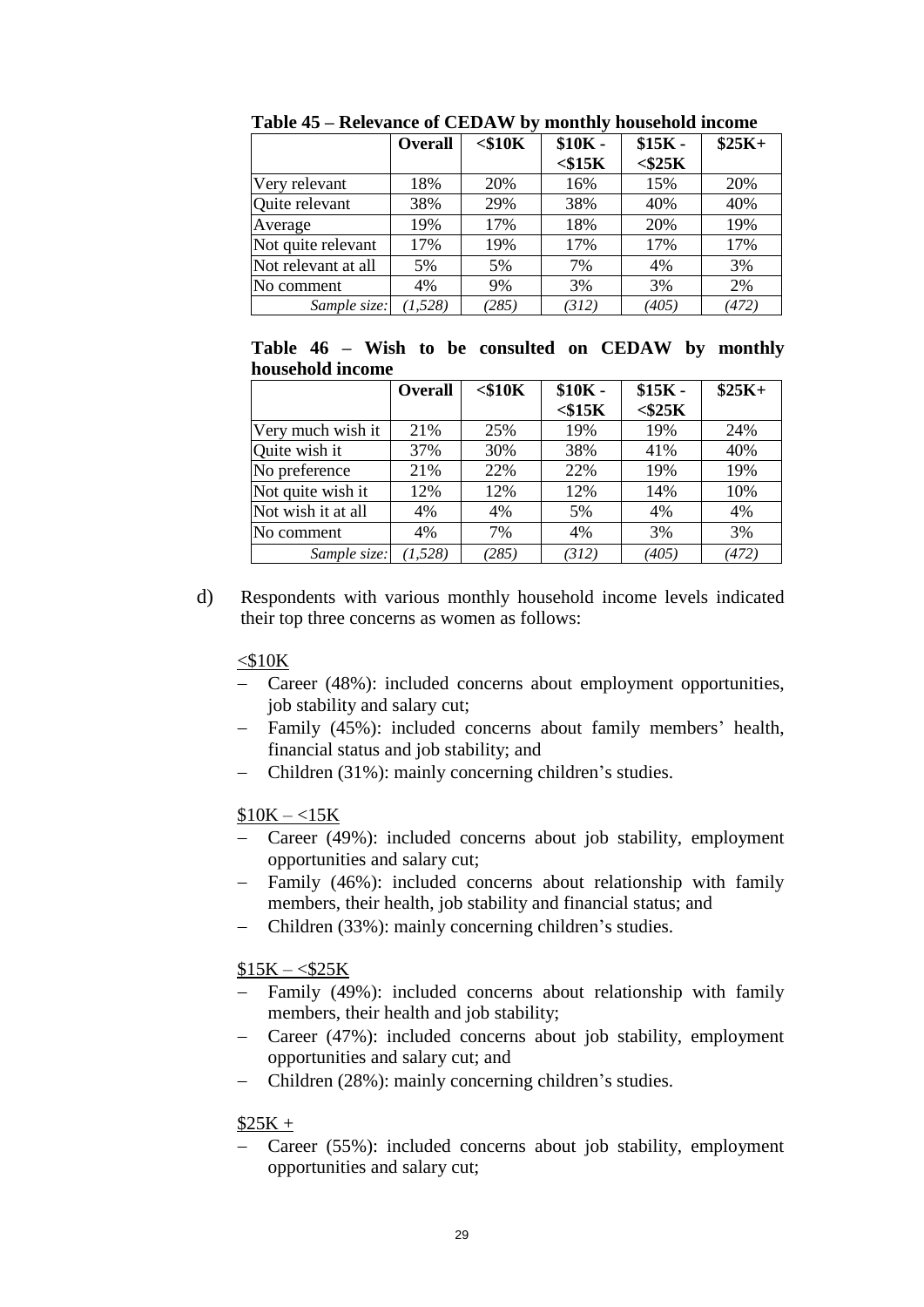- Family (49%): included concerns about relationship with family members and their health; and
- Hong Kong society (28%): mainly not optimistic about economic growth.
- e) Monthly household income levels did not affect respondents' perception of the Government's work in promoting the status of women in the last six years, but it appeared that the higher monthly household income, the greater the number of respondents who thought the Government had such policies or measures. (Table 47)

**Table 47 – Whether Government had formulated policies/measures to promote the status of women in last six years by monthly household income**

|              | <b>Overall</b> | $<$ \$10 $K$ | $$10K -$     | $$15K -$     | $$25K+$ |
|--------------|----------------|--------------|--------------|--------------|---------|
|              |                |              | $<$ \$15 $K$ | $<$ \$25 $K$ |         |
| Yes          | 29%            | 25%          | 27%          | 32%          | 30%     |
| No           | 48%            | 42%          | 48%          | 48%          | 53%     |
| Don't know   | 23%            | 33%          | 26%          | 21%          | 17%     |
| Sample size: | (1, 528)       | (285)        | (312)        | (405)        | (472)   |

- 6.9 Sub-group Analysis by Housing Type
	- a) Of all respondents, 43% lived in private housing and 36% in public housing.
	- b) Types of housing did not affect respondents' overall responses in this survey. It is noted that there was a higher percentage of respondents living in quarter who thought the Government had formulated policies or measures to promote the status of women in the last six years. As the sample size was very small, it may not be sufficient to draw any conclusion in this respect.

**Table 48 –Percentage of respondents who were aware of CEDAW by housing type**

|                                    | Overall | <b>Public</b>   | HOS/            | <b>Private</b> | Quarter           |
|------------------------------------|---------|-----------------|-----------------|----------------|-------------------|
|                                    |         | Housing/        | <b>Sandwich</b> |                |                   |
|                                    |         | <b>Squatter</b> | <b>Class</b>    |                |                   |
| Group A                            | 33%     | 29%             | 36%             | 34%            | 41%               |
| Group B                            | 19%     | 21%             | 19%             | 17%            | 26%               |
| Group C                            | 48%     | 47%             | 45%             | 49%            | 33%               |
| Sample size:<br>Ш<br>$\sim$ $\sim$ | (1.528) | (572)           | (257)           | (662)          | $^{(27^{\# \#})}$ |

*<sup>##</sup> very small base*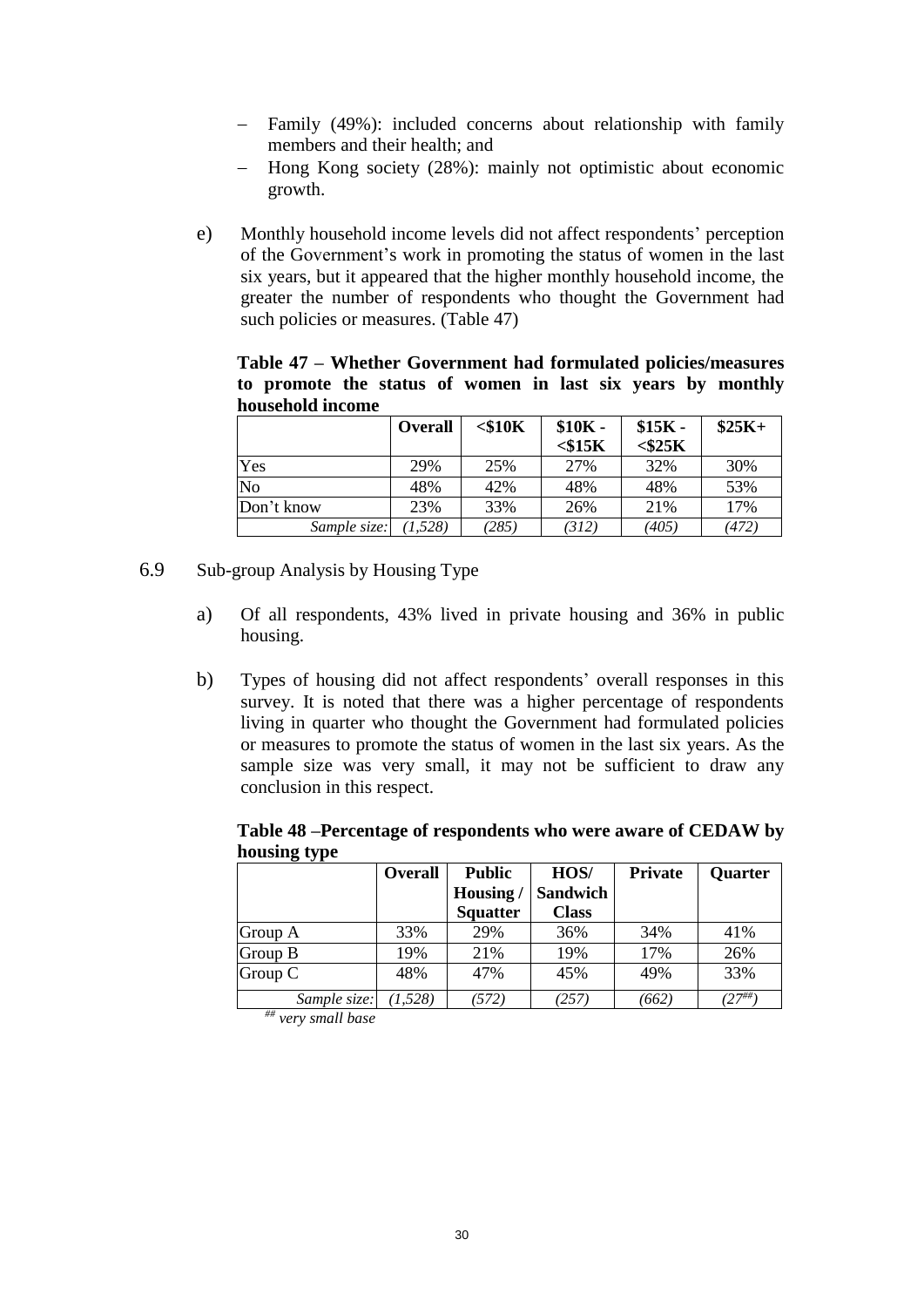|                | <b>Overall</b> | <b>Public</b>   | HOS/            | <b>Private</b> | Quarter                                                 |
|----------------|----------------|-----------------|-----------------|----------------|---------------------------------------------------------|
|                |                | Housing/        | <b>Sandwich</b> |                |                                                         |
|                |                | <b>Squatter</b> | <b>Class</b>    |                |                                                         |
| Yes            | 42%            | 41%             | 42%             | 43%            | 61%                                                     |
| N <sub>o</sub> | 17%            | 17%             | 15%             | 18%            | 11%                                                     |
| Don't know     | 41%            | 42%             | 43%             | 39%            | 28%                                                     |
| Sample size:   | 795)           | (290            | (142)           | (339)          | $^\prime18^{\scriptscriptstyle\# \scriptscriptstyle\#}$ |

**Table 49 – Awareness of extension of CEDAW to Hong Kong by housing type (Groups A and B)**

*## very small base*

#### **Table 50 – Relevance of CEDAW by housing type**

|                      | <b>Overall</b> | <b>Public</b>   | HOS/            | <b>Private</b> | Quarter             |
|----------------------|----------------|-----------------|-----------------|----------------|---------------------|
|                      |                | Housing/        | <b>Sandwich</b> |                |                     |
|                      |                | <b>Squatter</b> | <b>Class</b>    |                |                     |
| Very relevant        | 18%            | 17%             | 16%             | 18%            | 30%                 |
| Quite relevant       | 38%            | 38%             | 39%             | 37%            | 26%                 |
| Average              | 19%            | 18%             | 19%             | 18%            | 30%                 |
| Not quite relevant   | 17%            | 16%             | 17%             | 18%            | 11%                 |
| Not relevant at all  | 5%             | 4%              | 5%              | 5%             | 4%                  |
| No comment           | 4%             | 6%              | 2%              | 3%             |                     |
| Sample size:<br>1111 | (1, 528)       | (572)           | (257)           | (662)          | $'27$ <sup>##</sup> |

*## very small base*

**Table 51 – Wish to be consulted on implementation of CEDAW by housing type**

| $\sigma \nu$       | <b>Overall</b> | <b>Public</b>   | HOS/            | <b>Private</b> | Quarter     |
|--------------------|----------------|-----------------|-----------------|----------------|-------------|
|                    |                | Housing/        | <b>Sandwich</b> |                |             |
|                    |                | <b>Squatter</b> | <b>Class</b>    |                |             |
| Very much wish it  | 21%            | 21%             | 17%             | 23%            | 33%         |
| Quite wish it      | 37%            | 37%             | 42%             | 36%            | 33%         |
| No preference      | 21%            | 22%             | 20%             | 20%            | 26%         |
| Not quite wish it  | 12%            | 11%             | 12%             | 13%            | 7%          |
| Not wish it at all | 4%             | 4%              | 5%              | 5%             |             |
| No comment         | 4%             | 5%              | 3%              | 4%             |             |
| Sample size:<br>## | (1, 528)       | (572)           | (257)           | (662)          | $(27^{$ #}) |

*## very small base*

|  |  | Table 52 – Whether Government had formulated policies/measures       |
|--|--|----------------------------------------------------------------------|
|  |  | to promote the status of women in the last six years by housing type |

|              | Overall  | Public   | HOS/     | Private | Quarter   |
|--------------|----------|----------|----------|---------|-----------|
|              |          | Housing/ | Sandwich |         |           |
|              |          | Squatter | Class    |         |           |
| Yes          | 29%      | 28%      | 31%      | 27%     | 52%       |
| No           | 48%      | 45%      | 46%      | 52%     | 33%       |
| Don't know   | 23%      | 27%      | 22%      | 21%     | 15%       |
| Sample size: | (1, 528) | (572)    | (257)    | (662)   | $27^{$ #} |
| 1111         |          |          |          |         |           |

*## very small base*

c) Respondents living in different types of housing indicated their top three concerns as women as follows: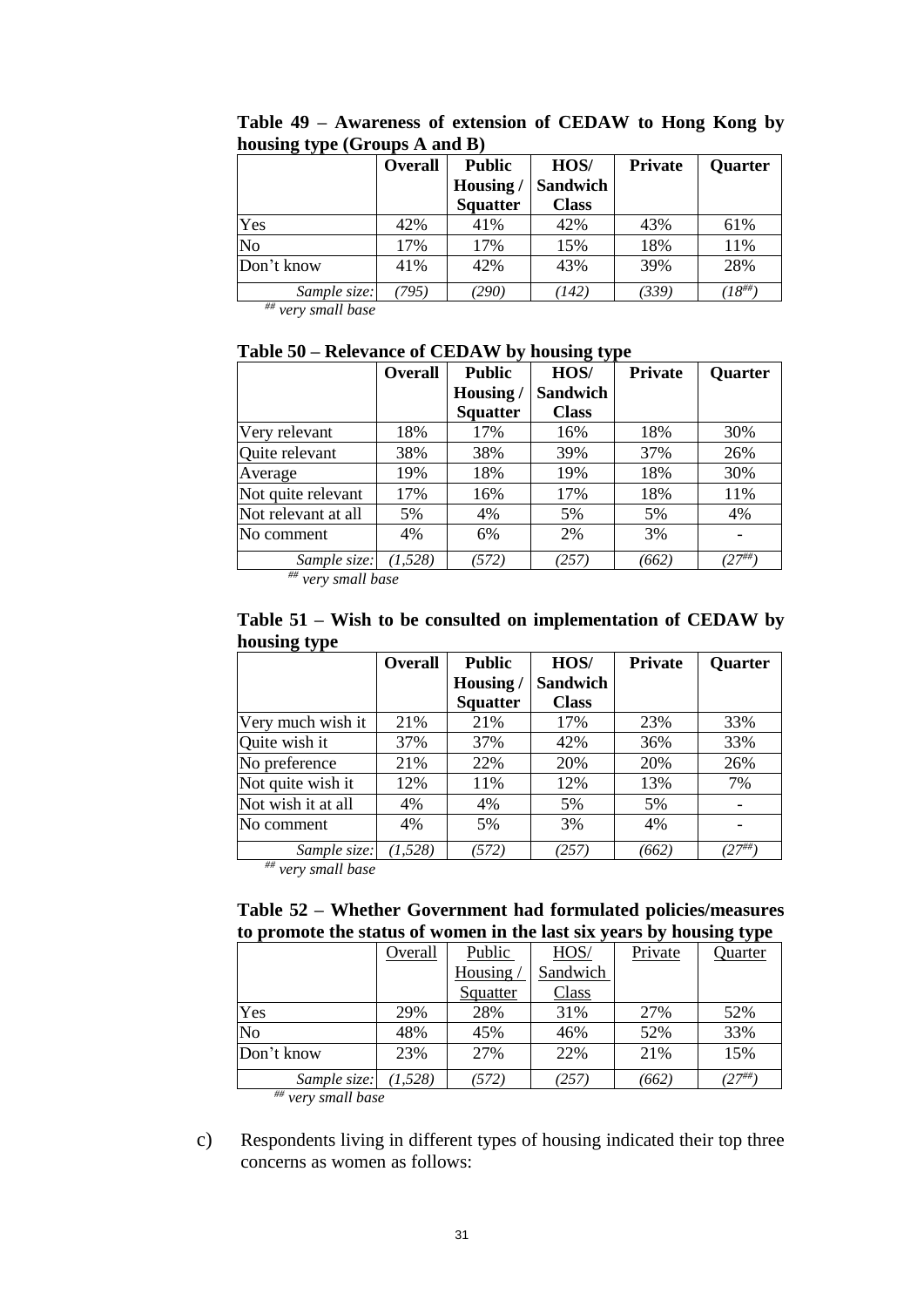#### Public Housing /Squatter

- Career (52%): included concerns about job stability, employment opportunities and salary cut;
- Family (49%): included concerns about relationship with family members, their health, job stability and financial status; and
- Hong Kong society (25%): mainly not optimistic about economic growth.

#### HOS/Sandwich Class

- Career (50%): included concerns about job stability, employment opportunities and salary cut;
- Family (44%): included concerns about relationship with family members, their health and job stability; and
- Children (28%): mainly concerning children's studies.

#### Private Housing

 Career (49%): included concerns about job stability, employment opportunities and salary cut;

Family (49%): included concerns about relationship with family members, their health, job stability and financial status;

- Children (32%): mainly concerning children's studies; and
- Hong Kong society (28%): mainly not optimistic about economic growth.

Quarter (very small sample base)

- Career (45%): included concerns about job stability and employment opportunities;
- Family (37%): included concerns about family members' health and financial status; and
- Hong Kong society (33%): mainly not optimistic about economic growth.

### <span id="page-31-0"></span>**7. Conclusion and Recommendations**

- 7.1 Women's awareness of CEDAW and the rights therein is important, as this knowledge will enable them to assert their rights. According to survey findings, the general awareness level amongst respondents was low. To increase awareness level, the Government should adopt systematic and structured approaches to promote CEDAW. For example, the Government should identify areas where more promotion should be targeted; identify issues where more consultation should be conducted as well as to explore other appropriate consultation mechanisms.
- 7.2 Notwithstanding the level of awareness of CEDAW, findings also indicate that women in Hong Kong want to be consulted on the implementation of CEDAW. The Government should provide more information, such as sex-disaggregated data and periodic progress reports, on the implementation of CEDAW, to increase public understanding of the status of women in Hong Kong and to facilitate women's participation in meaningful dialogues with